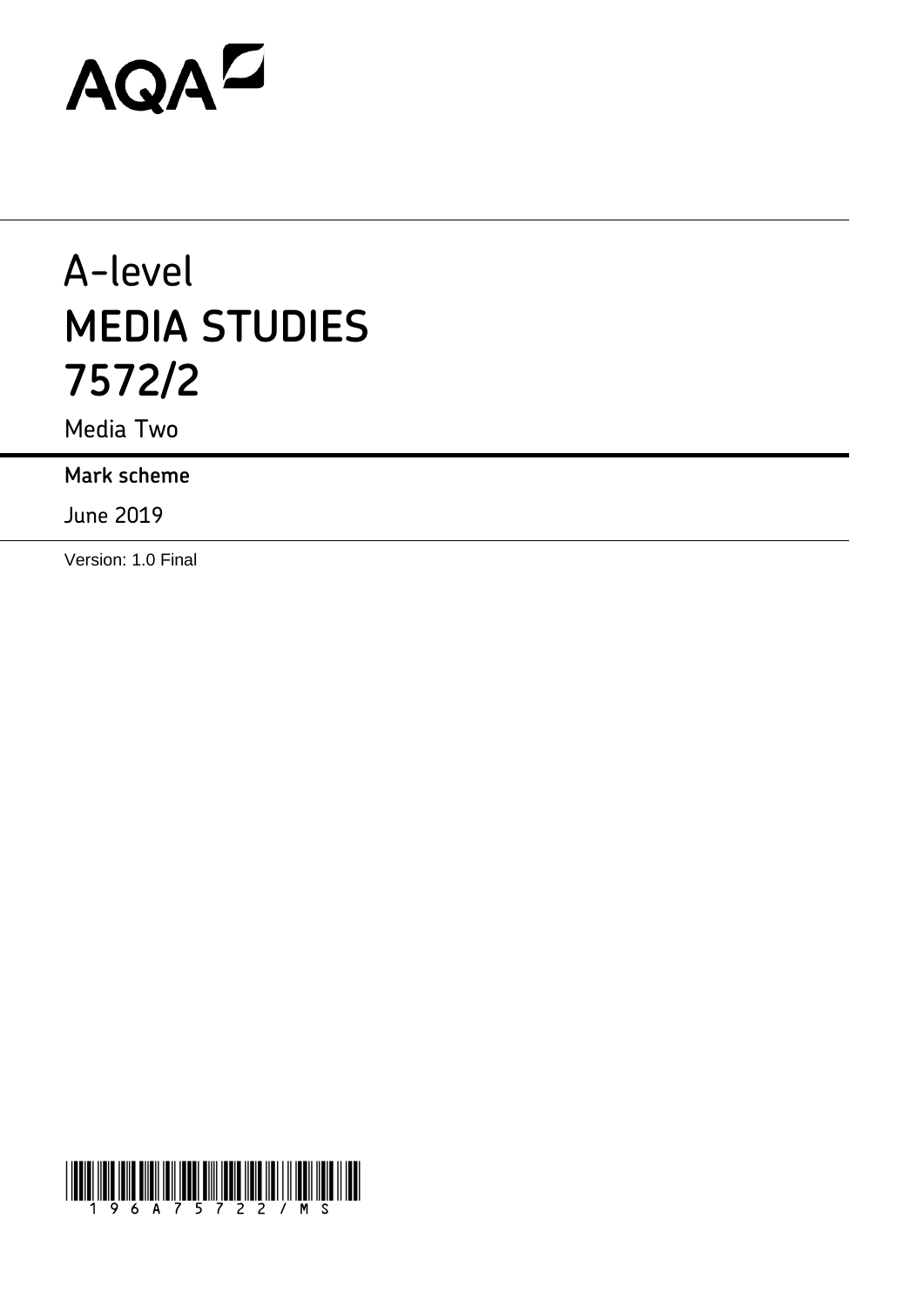Mark schemes are prepared by the Lead Assessment Writer and considered, together with the relevant questions, by a panel of subject teachers. This mark scheme includes any amendments made at the standardisation events which all associates participate in and is the scheme which was used by them in this examination. The standardisation process ensures that the mark scheme covers the students' responses to questions and that every associate understands and applies it in the same correct way. As preparation for standardisation each associate analyses a number of students' scripts. Alternative answers not already covered by the mark scheme are discussed and legislated for. If, after the standardisation process, associates encounter unusual answers which have not been raised they are required to refer these to the Lead Examiner.

It must be stressed that a mark scheme is a working document, in many cases further developed and expanded on the basis of students' reactions to a particular paper. Assumptions about future mark schemes on the basis of one year's document should be avoided; whilst the guiding principles of assessment remain constant, details will change, depending on the content of a particular examination paper.

Further copies of this mark scheme are available from aqa.org.uk

#### **Copyright information**

For confidentiality purposes acknowledgements of third-party material are published in a separate booklet which is available for free download from www.aga.org.uk after the live examination series.

Copyright © 2019 AQA and its licensors. All rights reserved.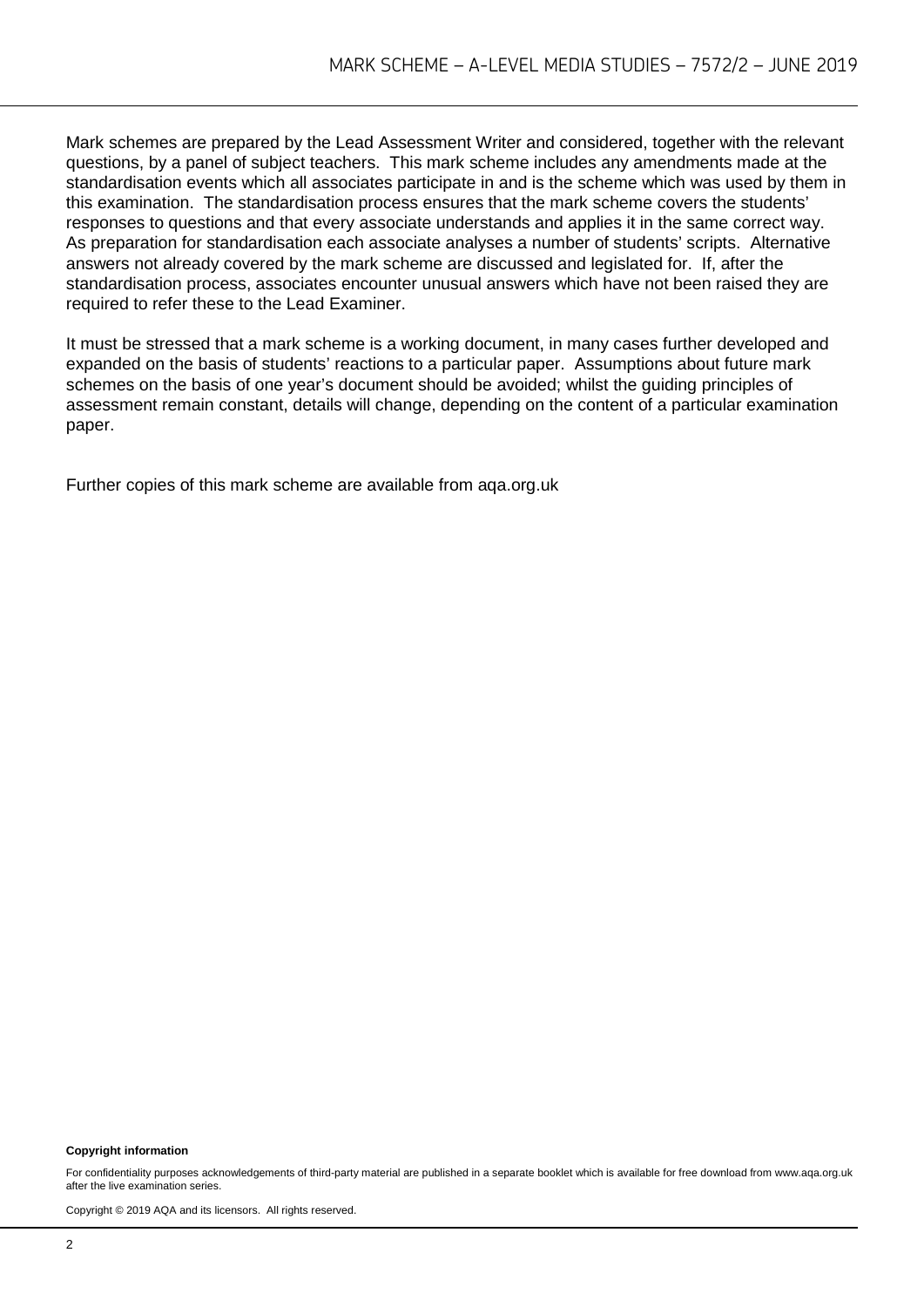### Level of response marking instructions

Level of response mark schemes are broken down into levels, each of which has a descriptor. The descriptor for the level shows the average performance for the level. There are marks in each level.

Before you apply the mark scheme to a student's answer read through the answer and annotate it (as instructed) to show the qualities that are being looked for. You can then apply the mark scheme.

#### Step 1 Determine a level

Start at the lowest level of the mark scheme and use it as a ladder to see whether the answer meets the descriptor for that level. The descriptor for the level indicates the different qualities that might be seen in the student's answer for that level. If it meets the lowest level then go to the next one and decide if it meets this level, and so on, until you have a match between the level descriptor and the answer. With practice and familiarity you will find that for better answers you will be able to quickly skip through the lower levels of the mark scheme.

When assigning a level you should look at the overall quality of the answer and not look to pick holes in small and specific parts of the answer where the student has not performed quite as well as the rest. If the answer covers different aspects of different levels of the mark scheme you should use a best fit approach for defining the level and then use the variability of the response to help decide the mark within the level, i.e. if the response is predominantly level 3 with a small amount of level 4 material it would be placed in level 3 but be awarded a mark near the top of the level because of the level 4 content.

#### Step 2 Determine a mark

Once you have assigned a level you need to decide on the mark. The descriptors on how to allocate marks can help with this. The exemplar materials used during standardisation will help. There will be an answer in the standardising materials which will correspond with each level of the mark scheme. This answer will have been awarded a mark by the Lead Examiner. You can compare the student's answer with the example to determine if it is the same standard, better or worse than the example. You can then use this to allocate a mark for the answer based on the Lead Examiner's mark on the example.

You may well need to read back through the answer as you apply the mark scheme to clarify points and assure yourself that the level and the mark are appropriate.

Indicative content in the mark scheme is provided as a guide for examiners. It is not intended to be exhaustive and you must credit other valid points. Students do not have to cover all of the points mentioned in the Indicative content to reach the highest level of the mark scheme.

An answer which contains nothing of relevance to the question must be awarded no marks.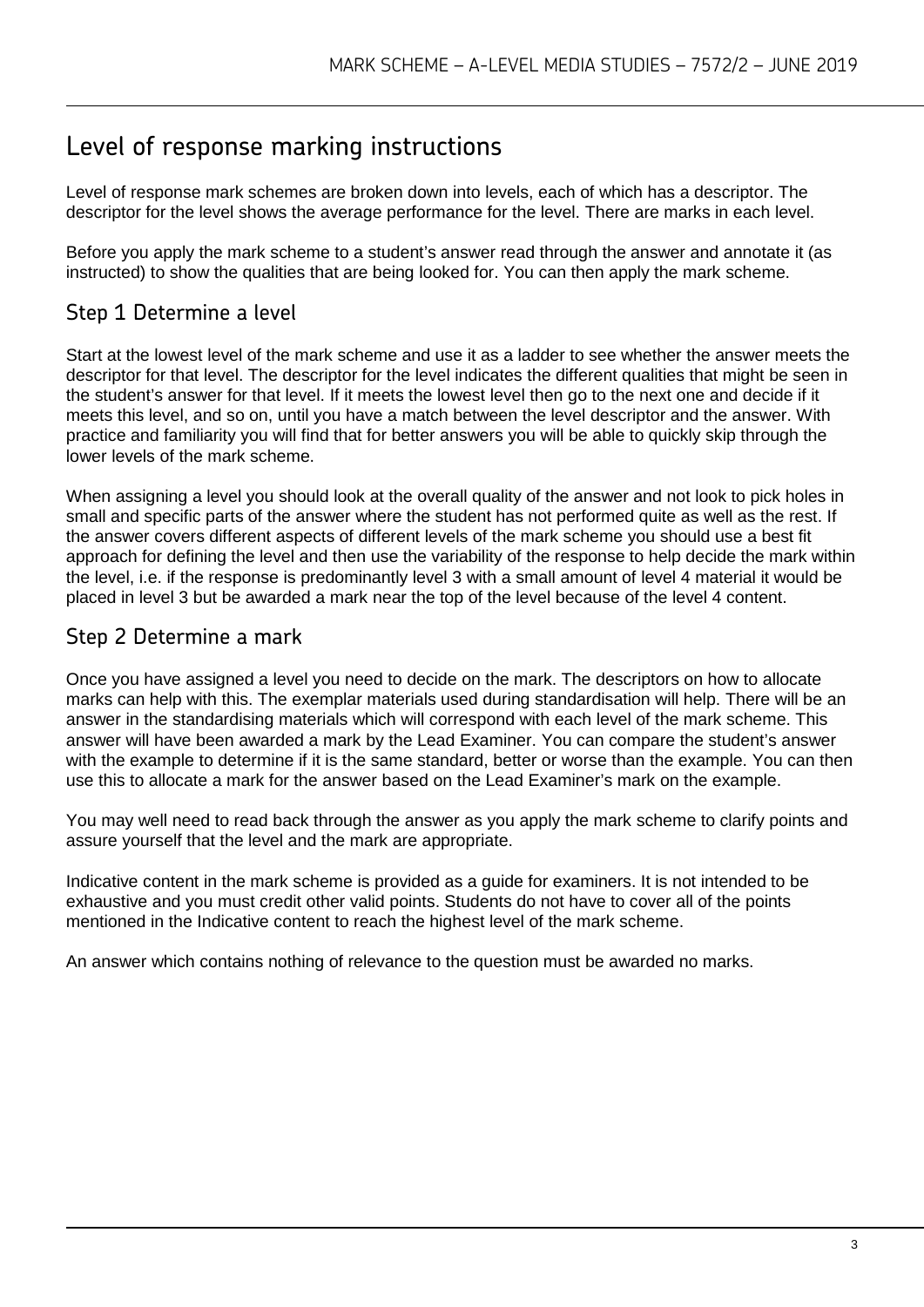| Qu | Part |                |              | <b>Marking guidance</b>                                                                                                                                                                                                                                                                                                                                                                                                                                                                                                                                                                | <b>Total</b><br>marks |
|----|------|----------------|--------------|----------------------------------------------------------------------------------------------------------------------------------------------------------------------------------------------------------------------------------------------------------------------------------------------------------------------------------------------------------------------------------------------------------------------------------------------------------------------------------------------------------------------------------------------------------------------------------------|-----------------------|
| 01 |      |                |              | AO <sub>2</sub> 1<br>Apply knowledge and understanding of the theoretical framework of media<br>studies to analyse media products through the use of academic theories (9<br>marks)                                                                                                                                                                                                                                                                                                                                                                                                    | 9                     |
|    |      | Level          | <b>Marks</b> | <b>Descriptor</b>                                                                                                                                                                                                                                                                                                                                                                                                                                                                                                                                                                      |                       |
|    |      | 3              | $7-9$        | • Excellent and judicious application of knowledge<br>and understanding of the theoretical framework to<br>analyse the unseen source.<br>• Excellent, detailed and accurate use of semiotic<br>ideas to analyse the unseen source.<br>• Analysis of the cover is detailed and critically<br>engages with nuanced aspects of Barthes' ideas<br>and theories on semiotics.<br>• Consistently appropriate and effective use of<br>subject specific terminology throughout.                                                                                                                |                       |
|    |      | $\overline{2}$ | $4 - 6$      | • Some satisfactory application of knowledge and<br>understanding of the theoretical framework to<br>analyse the unseen source though this may, in<br>places, be more descriptive than analytical.<br>• Satisfactory, generally accurate use of semiotic<br>ideas to analyse the unseen source.<br>• Analysis of the cover is generally sound and<br>engages with the straightforward aspects of<br>Barthes' ideas and theories on semiotics -<br>answers in this band may not attempt to consider<br>all the ideas.<br>Occasional appropriate use of subject specific<br>terminology. |                       |
|    |      | 1              | $1 - 3$      | • Minimal application of knowledge and<br>understanding of the theoretical framework to<br>analyse the unseen source.<br>• Minimal, if any, use of Barthes' ideas to analyse<br>the unseen source.<br>• Analysis contains multiple inaccuracies or<br>irrelevant points and is almost always descriptive.<br>Minimal, if any, use of subject specific<br>terminology.                                                                                                                                                                                                                  |                       |
|    |      | $\mathbf 0$    | $\mathbf 0$  | • Nothing worthy of credit.                                                                                                                                                                                                                                                                                                                                                                                                                                                                                                                                                            |                       |
|    |      |                |              |                                                                                                                                                                                                                                                                                                                                                                                                                                                                                                                                                                                        |                       |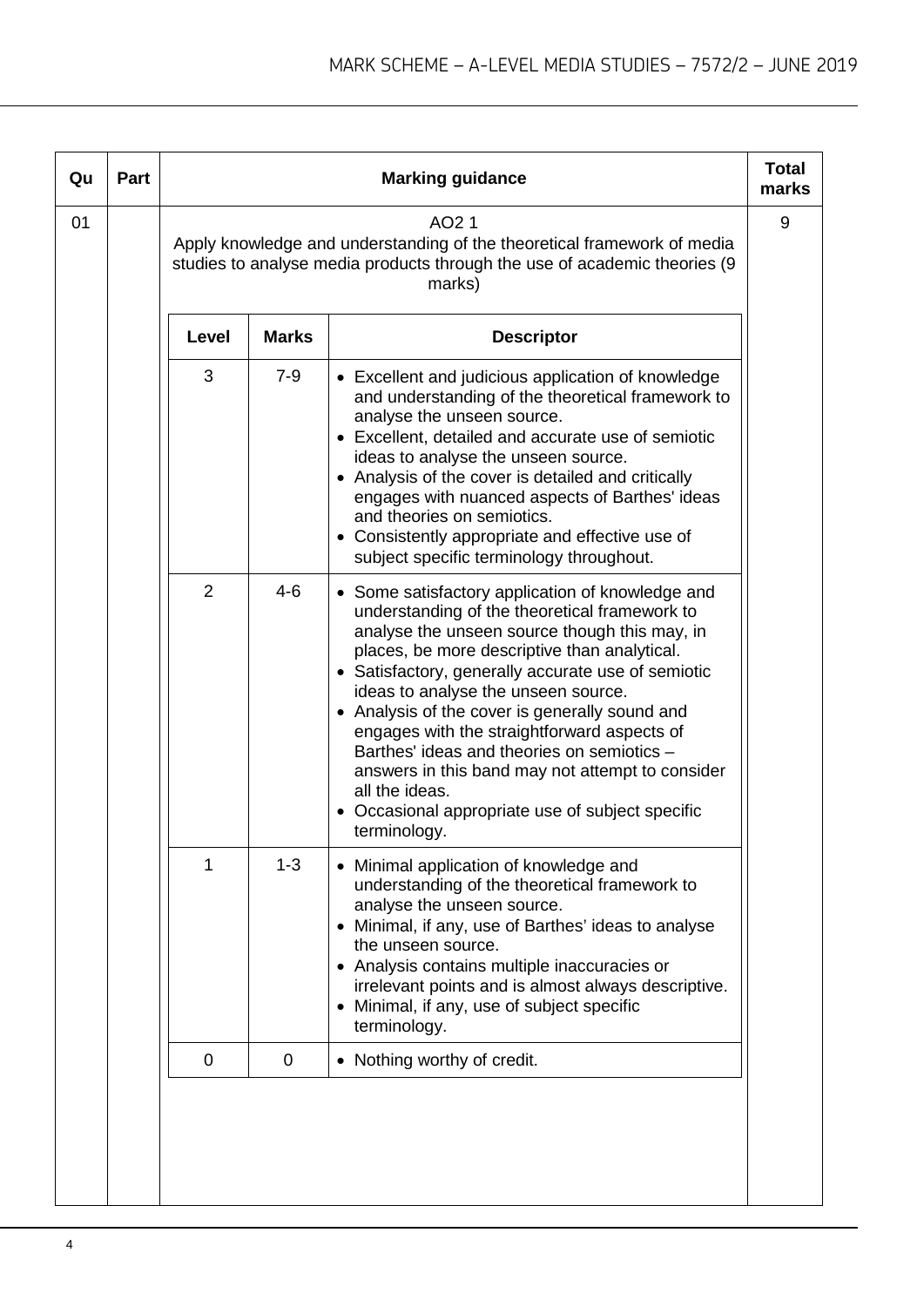|  | <b>Indicative content</b>                                                                                                                                                                                                                                                                                                                                                                                                                                                                                                                                                                 |  |
|--|-------------------------------------------------------------------------------------------------------------------------------------------------------------------------------------------------------------------------------------------------------------------------------------------------------------------------------------------------------------------------------------------------------------------------------------------------------------------------------------------------------------------------------------------------------------------------------------------|--|
|  | This question assesses the ability to apply knowledge and understanding of<br>the theoretical framework of media language to analyse media products,<br>particularly focusing on:<br>• semiotics                                                                                                                                                                                                                                                                                                                                                                                          |  |
|  | In the analysis of the front cover of the video game Bioshock Infinite,<br>students are expected to apply key semiotic ideas to analyse the meaning<br>of the images in the product.                                                                                                                                                                                                                                                                                                                                                                                                      |  |
|  | Answers in the higher bands are likely to deal critically with the ideas in the<br>question whereas answers in the lower bands are likely to only offer<br>examples from the product.                                                                                                                                                                                                                                                                                                                                                                                                     |  |
|  | The content below is not prescriptive and all valid points should be<br>credited. It is not expected that responses will include all of the points<br>listed.                                                                                                                                                                                                                                                                                                                                                                                                                             |  |
|  | In their analysis students should consider:                                                                                                                                                                                                                                                                                                                                                                                                                                                                                                                                               |  |
|  | • how semiotics analysis reveals the nature of the construction of images<br>• the way in which images can be read ideologically<br>• the link between images and social and political contexts.                                                                                                                                                                                                                                                                                                                                                                                          |  |
|  | In their analysis of the Bioshock Infinite cover, students may discuss:                                                                                                                                                                                                                                                                                                                                                                                                                                                                                                                   |  |
|  | • the visual codes and composition of the image including framing<br>• the denotation of the costume, props, colour and body language<br>• the connotations of the image with reference to USA's national identity<br>through the burning flag and the reference to the Western genre<br>• the construction of myth through the use of signs – the lone, charismatic<br>American hero, violent but thoughtful and reflective.<br>concept of the US as born out of violence (in flames).<br>• notion of a patriotic country, valuing an independent spirit associated with<br>masculinity. |  |
|  | Accept any other valid analytical responses. Answers must link to the<br>semiotic focus of the question.                                                                                                                                                                                                                                                                                                                                                                                                                                                                                  |  |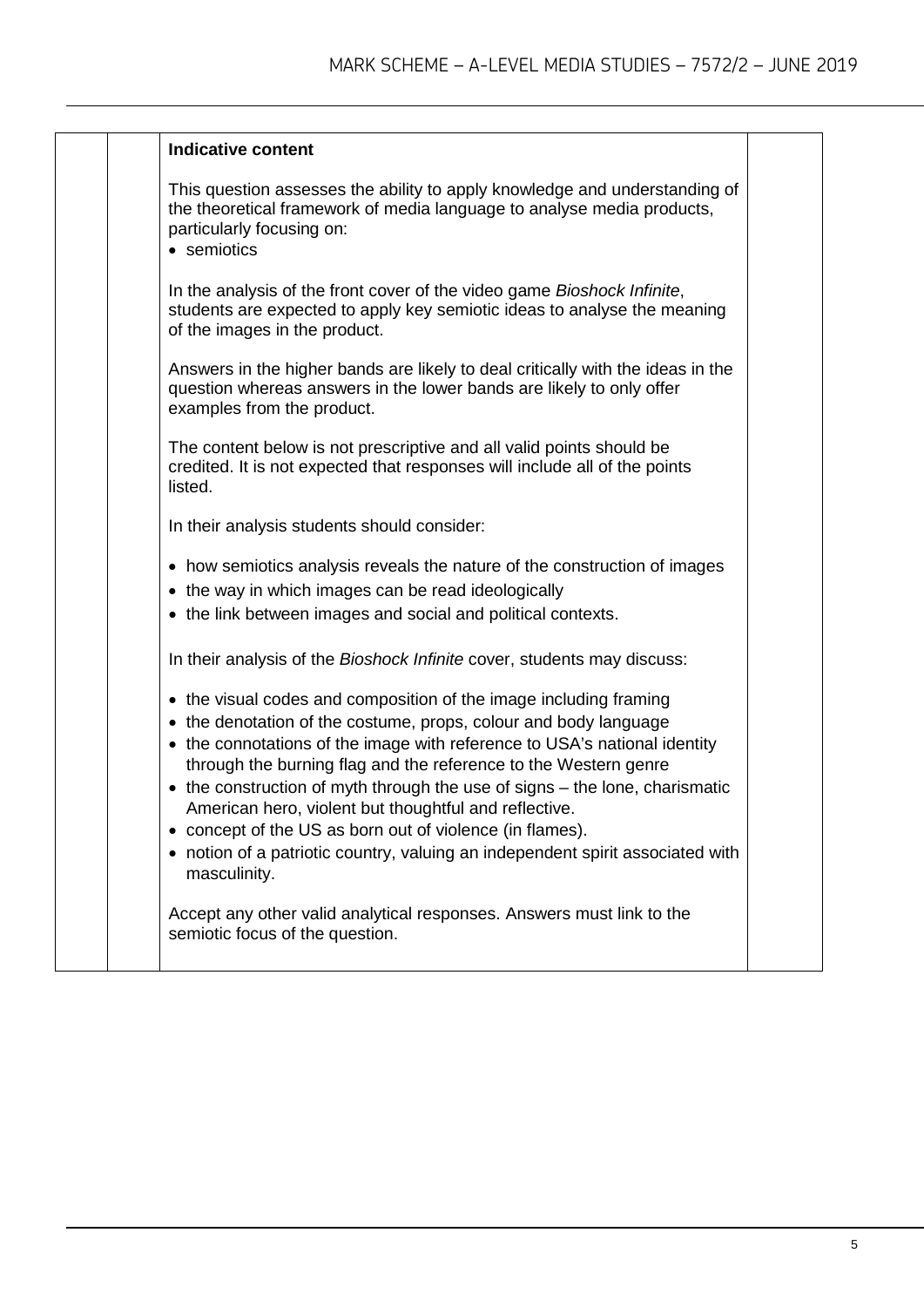| Qu | Part |       |              | <b>Marking guidance</b>                                                                                                                                                                                                                                                                                                                                                                                                                                                                                                                                                                                                                                                                         | <b>Total</b><br>marks |
|----|------|-------|--------------|-------------------------------------------------------------------------------------------------------------------------------------------------------------------------------------------------------------------------------------------------------------------------------------------------------------------------------------------------------------------------------------------------------------------------------------------------------------------------------------------------------------------------------------------------------------------------------------------------------------------------------------------------------------------------------------------------|-----------------------|
| 02 |      |       |              | AO1 1b, AO2 2 and AO2 3<br>Demonstrate understanding of the theoretical framework of media<br>$(10 \text{ marks})$<br>Apply knowledge and understanding of the theoretical framework of<br>media to:<br>• evaluate academic theories (10 marks)<br>• make judgements and draw conclusions (5 marks)                                                                                                                                                                                                                                                                                                                                                                                             | 25                    |
|    |      | Level | <b>Marks</b> | <b>Descriptor</b>                                                                                                                                                                                                                                                                                                                                                                                                                                                                                                                                                                                                                                                                               |                       |
|    |      | 5     | $21 - 25$    | • Excellent understanding of the theoretical<br>framework of media demonstrated through critical<br>engagement with the nuanced aspects of the<br>claim and how media products shape response.<br>• Excellent, detailed and accurate application of<br>knowledge and understanding to evaluate effects<br>theories' claim.<br>• Evaluation is insightful, thorough and critically<br>informed.<br>• Judgements and conclusions regarding the<br>validity of effects theories' claims are perceptive<br>and fully supported with detailed reference to<br>specific aspects of the set video game products.<br>• Consistent highly appropriate use of subject<br>specific terminology throughout. |                       |
|    |      | 4     | 16-20        | • Good understanding of the theoretical framework<br>of media demonstrated through some<br>engagement with the nuanced aspects of the<br>claim and how media products shape response.<br>• Good, accurate application of knowledge and<br>understanding to evaluate effects theories' claim.<br>• Evaluation is logical and informed.<br>• Judgements and conclusions regarding the<br>validity of effects theory's claim are logical and<br>well supported with reference to relevant aspects<br>of the set video games products.<br>• Frequent appropriate use of subject specific<br>terminology throughout.                                                                                 |                       |
|    |      | 3     | $11 - 15$    | • Satisfactory understanding of the theoretical<br>framework of media demonstrated through<br>engagement with generally obvious or<br>straightforward aspects of the claim and how<br>media products shape response.<br>• Satisfactory, generally accurate application of<br>knowledge and understanding to evaluate effects<br>theories' claim.<br>Evaluation is reasonable and straightforward,<br>although there may be a tendency to apply rather                                                                                                                                                                                                                                           |                       |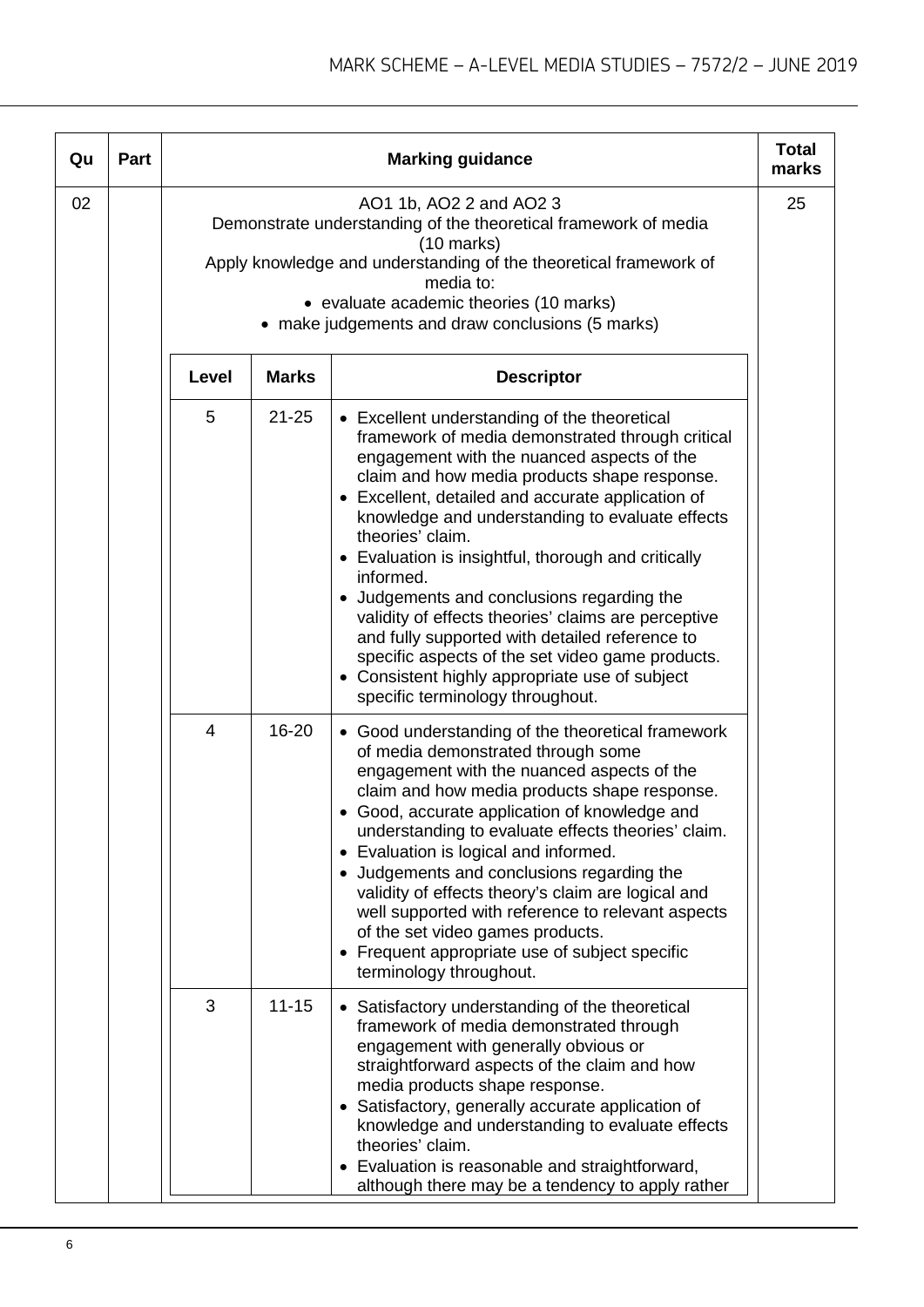|  |                                                                                                                                                                                                                              |                     | than evaluate effects theories' claim.<br>• Judgements and conclusions regarding the<br>validity of effects theory's claims are sensible and<br>supported with some appropriate reference to<br>relevant aspects of the set video game products.<br>• Generally appropriate use of subject specific<br>terminology throughout.                                                                                                                                                                                                                                                                                                                                                                                                |  |  |  |
|--|------------------------------------------------------------------------------------------------------------------------------------------------------------------------------------------------------------------------------|---------------------|-------------------------------------------------------------------------------------------------------------------------------------------------------------------------------------------------------------------------------------------------------------------------------------------------------------------------------------------------------------------------------------------------------------------------------------------------------------------------------------------------------------------------------------------------------------------------------------------------------------------------------------------------------------------------------------------------------------------------------|--|--|--|
|  | 2                                                                                                                                                                                                                            | $6 - 10$            | • Basic understanding of the theoretical framework<br>of media demonstrated through engagement with<br>more straightforward aspects of the claim and how<br>media products shape response, this is likely to be<br>limited.<br>• Basic application of knowledge and understanding<br>to evaluate effects theories' claim though there is<br>likely to be a lack of clarity or relevance.<br>• There may be a tendency to simply describe<br>features of the set product rather than evaluate<br>the theory.<br>• Judgements and conclusions are not developed<br>and only partially supported by reference to the<br>set video games products.<br>• Occasional appropriate use of subject specific<br>terminology throughout. |  |  |  |
|  | 1                                                                                                                                                                                                                            | $1 - 5$             | • Minimal, if any, understanding of the theoretical<br>framework of media that engages with minimal<br>aspects of the claim or only focuses on how media<br>products shape simple response.<br>• Minimal, if any application of knowledge and<br>understanding to evaluate effects theories' claim.<br>• Evaluation is absent and description is minimal.<br>• Judgements and conclusions drawn are<br>superficial, generalised and lacking supporting<br>evidence from the set video game products.<br>• Minimal use of subject specific terminology<br>throughout.                                                                                                                                                          |  |  |  |
|  | $\mathbf 0$                                                                                                                                                                                                                  | 0                   | • Nothing worthy of credit.                                                                                                                                                                                                                                                                                                                                                                                                                                                                                                                                                                                                                                                                                                   |  |  |  |
|  | <b>Indicative content</b>                                                                                                                                                                                                    |                     |                                                                                                                                                                                                                                                                                                                                                                                                                                                                                                                                                                                                                                                                                                                               |  |  |  |
|  | This is an extended response question. In order to achieve the highest<br>marks, a response must construct and develop a sustained line of reasoning<br>which is coherent, relevant, substantiated and logically structured. |                     |                                                                                                                                                                                                                                                                                                                                                                                                                                                                                                                                                                                                                                                                                                                               |  |  |  |
|  |                                                                                                                                                                                                                              |                     | This question assesses understanding of theories of audience, specifically<br>effects theories particularly focusing on (though not limited to):                                                                                                                                                                                                                                                                                                                                                                                                                                                                                                                                                                              |  |  |  |
|  |                                                                                                                                                                                                                              | construct audiences | • how media producers target, attract, reach, address and potentially<br>• how media industries target audiences through the content and appeal of<br>media products and through the ways in which they are marketed,                                                                                                                                                                                                                                                                                                                                                                                                                                                                                                         |  |  |  |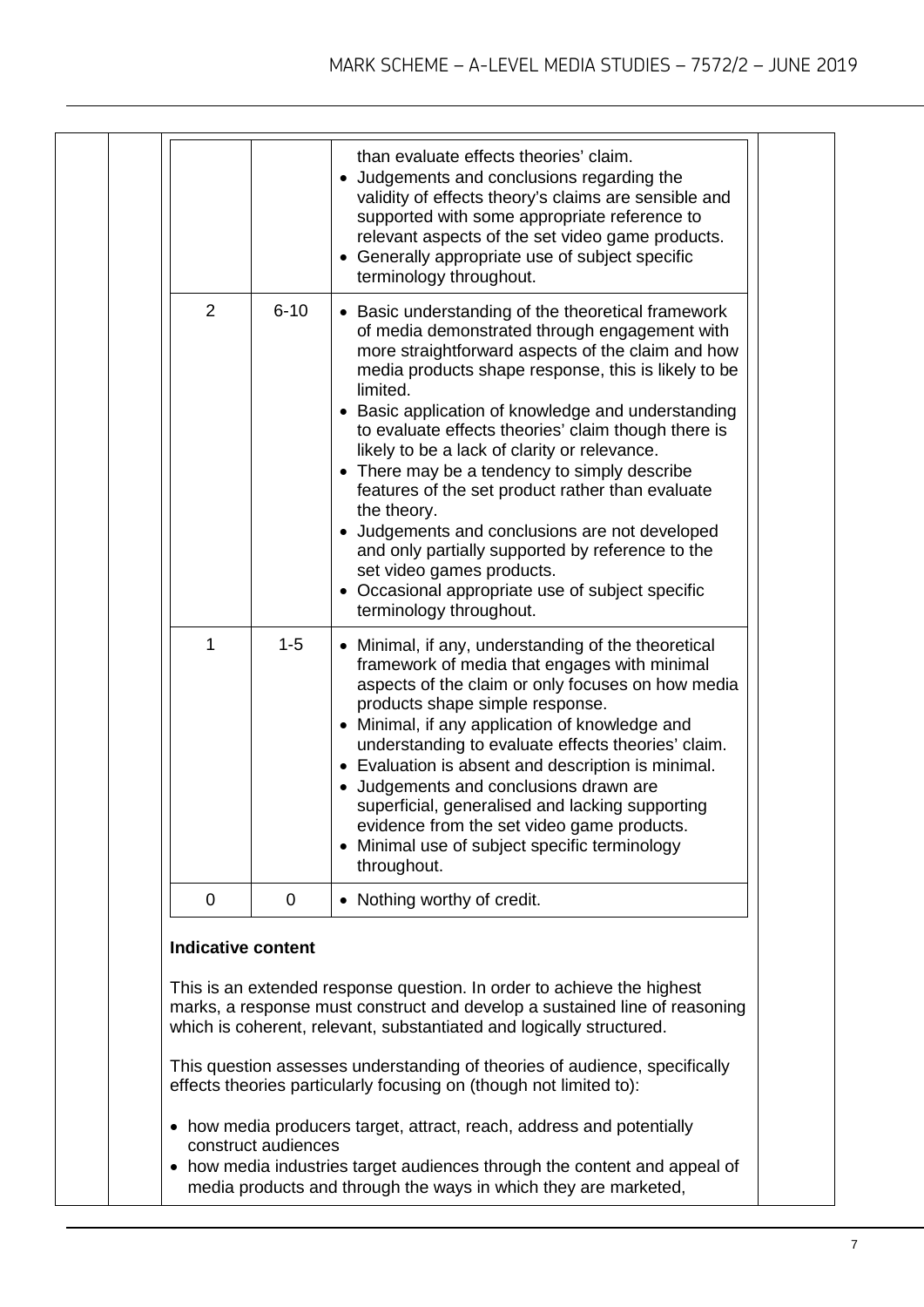| distributed and circulated<br>• the interrelationship between media technologies and patterns of<br>consumption and response<br>• how audiences interpret the media, including how they may interpret the<br>same media in different ways<br>• how audiences interact with the media<br>• the way in which different audience interpretations reflect social, cultural<br>and historical circumstances.<br>The following suggests a range of possible responses. Answers are not<br>expected to cover all the points and credit should be given to alternative, |  |
|-----------------------------------------------------------------------------------------------------------------------------------------------------------------------------------------------------------------------------------------------------------------------------------------------------------------------------------------------------------------------------------------------------------------------------------------------------------------------------------------------------------------------------------------------------------------|--|
| valid answers.<br>Note: There is no requirement to cover both Products equally or to be<br>comparative. Responses which fail to address both CSPs should not be<br>awarded marks above the middle of Level 4 (18).                                                                                                                                                                                                                                                                                                                                              |  |
| The key areas that students would be expected to refer to in evaluating the<br>validity of effects theories include:                                                                                                                                                                                                                                                                                                                                                                                                                                            |  |
| • the key aspects of the relevant theories, including uses and gratifications,<br>hypodermic needle model, moral panic, cultivation, Bandura's social<br>learning theory (though answers wouldn't be expected to cover all of<br>these)                                                                                                                                                                                                                                                                                                                         |  |
| • other relevant theories could include reception and cultivation theory<br>$\bullet$ that the media – in this case video games – has a direct relationship to<br>audience behaviour and has the power to change it (hypodermic model)<br>• the argument posited by social learning theory that audiences learn<br>through imitation of actions demonstrated in the media<br>• the coverage of effects theory in the media can lead to moral panics,                                                                                                            |  |
| affecting much wider areas of society than the individual user<br>• the argument that media effects are produced over the long term, based<br>on cumulative effects<br>• the focus in the relevant theoretical approaches on negative rather<br>positive effects.                                                                                                                                                                                                                                                                                               |  |
| Points that assert the validity of the effects theory:                                                                                                                                                                                                                                                                                                                                                                                                                                                                                                          |  |
| $\bullet$ research – such as the Bobo doll experiment – has demonstrated the way<br>in which (young) people are influenced by violence with research including<br>real world and television examples.<br>• the hypodermic model with its two step communication flow has new<br>relevance and validity in the era of social networks and targeted<br>advertising                                                                                                                                                                                                |  |
| • the rapid change in types and volume of media consumption has evidently<br>changed audience behaviour (binge viewing, smart phones etc.)                                                                                                                                                                                                                                                                                                                                                                                                                      |  |
| • students may refer to examples of moral panics as evidence of the validity<br>of the effects theories but these would need to be used analytically (e.g.:                                                                                                                                                                                                                                                                                                                                                                                                     |  |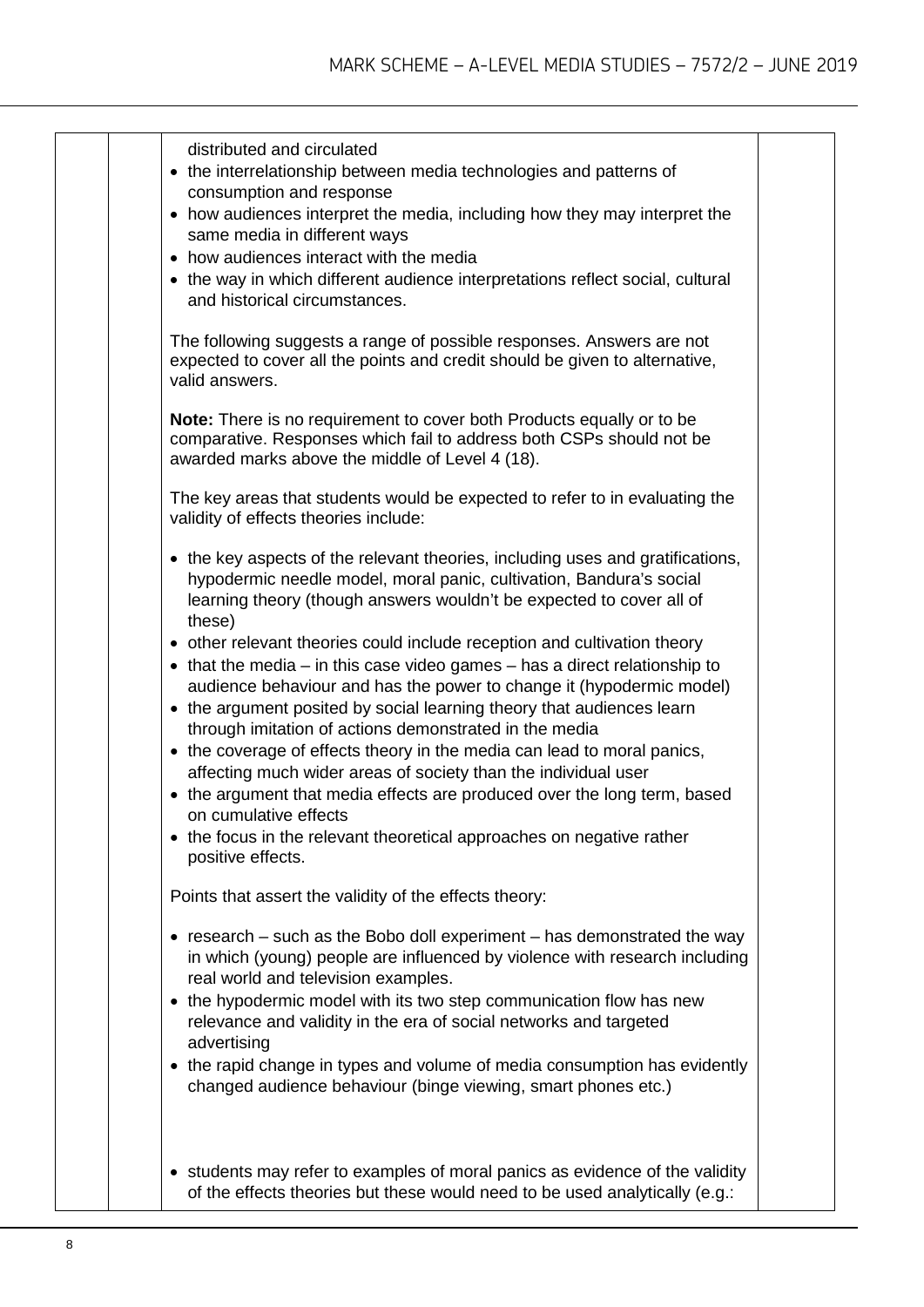| Linking consumption of video games to the Sandy Hook shootings,<br>banning of Manhunt 2).<br>Points that question the validity of the theories would include:<br>• limitations of empirical research (e.g. the Bobo doll experiment)<br>• tendency to treat audiences as a mass rather than individuals: people<br>don't all consume or respond in the same way<br>• ignorance of wider contextual factors which may influence responses and<br>behaviour<br>• understanding of the audience as active and therefore not simply<br>accepting behaviour and messages<br>• importance of media literacy in giving audiences power to analyse and<br>understand media functions<br>• theories of uses and gratifications, encoding and decoding would be<br>relevant in making these arguments.<br>Specific relevance to video games CSPs:<br>• effects research into video games tends to focus on violent game-play;<br>both Lara Croft and Metroid are action adventure games which focus on<br>assault and killing in the narrative<br>• characters in the games are increasingly constructed to encourage<br>identification with greater level of quirks and personality<br>• complex narratives and plotting, along with high quality graphics create an<br>immersive experience for the audience - encouraging the breakdown<br>between the real and imaginary<br>$\bullet$ the linear – rather than the open world associated with Sims Freeplay –<br>nature of the game-play in Metroid and Tomb Raider could be used to<br>argue that there is little room for audience interactivity, making the effects<br>theory more valid<br>multi player options in Metroid can change the dynamic of the relationship<br>between game and player<br>• effects could be related to representations; the construction of the<br>characters as role models for the audience to imitate<br>• all the games feature female characters but Metroid and Tomb Raider<br>have also been accused of promoting a misogynist worldview |  |  |
|--------------------------------------------------------------------------------------------------------------------------------------------------------------------------------------------------------------------------------------------------------------------------------------------------------------------------------------------------------------------------------------------------------------------------------------------------------------------------------------------------------------------------------------------------------------------------------------------------------------------------------------------------------------------------------------------------------------------------------------------------------------------------------------------------------------------------------------------------------------------------------------------------------------------------------------------------------------------------------------------------------------------------------------------------------------------------------------------------------------------------------------------------------------------------------------------------------------------------------------------------------------------------------------------------------------------------------------------------------------------------------------------------------------------------------------------------------------------------------------------------------------------------------------------------------------------------------------------------------------------------------------------------------------------------------------------------------------------------------------------------------------------------------------------------------------------------------------------------------------------------------------------------------------------------------------------------------------------------------------------------------------------------|--|--|
|                                                                                                                                                                                                                                                                                                                                                                                                                                                                                                                                                                                                                                                                                                                                                                                                                                                                                                                                                                                                                                                                                                                                                                                                                                                                                                                                                                                                                                                                                                                                                                                                                                                                                                                                                                                                                                                                                                                                                                                                                          |  |  |
|                                                                                                                                                                                                                                                                                                                                                                                                                                                                                                                                                                                                                                                                                                                                                                                                                                                                                                                                                                                                                                                                                                                                                                                                                                                                                                                                                                                                                                                                                                                                                                                                                                                                                                                                                                                                                                                                                                                                                                                                                          |  |  |
|                                                                                                                                                                                                                                                                                                                                                                                                                                                                                                                                                                                                                                                                                                                                                                                                                                                                                                                                                                                                                                                                                                                                                                                                                                                                                                                                                                                                                                                                                                                                                                                                                                                                                                                                                                                                                                                                                                                                                                                                                          |  |  |
|                                                                                                                                                                                                                                                                                                                                                                                                                                                                                                                                                                                                                                                                                                                                                                                                                                                                                                                                                                                                                                                                                                                                                                                                                                                                                                                                                                                                                                                                                                                                                                                                                                                                                                                                                                                                                                                                                                                                                                                                                          |  |  |
|                                                                                                                                                                                                                                                                                                                                                                                                                                                                                                                                                                                                                                                                                                                                                                                                                                                                                                                                                                                                                                                                                                                                                                                                                                                                                                                                                                                                                                                                                                                                                                                                                                                                                                                                                                                                                                                                                                                                                                                                                          |  |  |
|                                                                                                                                                                                                                                                                                                                                                                                                                                                                                                                                                                                                                                                                                                                                                                                                                                                                                                                                                                                                                                                                                                                                                                                                                                                                                                                                                                                                                                                                                                                                                                                                                                                                                                                                                                                                                                                                                                                                                                                                                          |  |  |
|                                                                                                                                                                                                                                                                                                                                                                                                                                                                                                                                                                                                                                                                                                                                                                                                                                                                                                                                                                                                                                                                                                                                                                                                                                                                                                                                                                                                                                                                                                                                                                                                                                                                                                                                                                                                                                                                                                                                                                                                                          |  |  |
|                                                                                                                                                                                                                                                                                                                                                                                                                                                                                                                                                                                                                                                                                                                                                                                                                                                                                                                                                                                                                                                                                                                                                                                                                                                                                                                                                                                                                                                                                                                                                                                                                                                                                                                                                                                                                                                                                                                                                                                                                          |  |  |
|                                                                                                                                                                                                                                                                                                                                                                                                                                                                                                                                                                                                                                                                                                                                                                                                                                                                                                                                                                                                                                                                                                                                                                                                                                                                                                                                                                                                                                                                                                                                                                                                                                                                                                                                                                                                                                                                                                                                                                                                                          |  |  |
|                                                                                                                                                                                                                                                                                                                                                                                                                                                                                                                                                                                                                                                                                                                                                                                                                                                                                                                                                                                                                                                                                                                                                                                                                                                                                                                                                                                                                                                                                                                                                                                                                                                                                                                                                                                                                                                                                                                                                                                                                          |  |  |
|                                                                                                                                                                                                                                                                                                                                                                                                                                                                                                                                                                                                                                                                                                                                                                                                                                                                                                                                                                                                                                                                                                                                                                                                                                                                                                                                                                                                                                                                                                                                                                                                                                                                                                                                                                                                                                                                                                                                                                                                                          |  |  |
|                                                                                                                                                                                                                                                                                                                                                                                                                                                                                                                                                                                                                                                                                                                                                                                                                                                                                                                                                                                                                                                                                                                                                                                                                                                                                                                                                                                                                                                                                                                                                                                                                                                                                                                                                                                                                                                                                                                                                                                                                          |  |  |
|                                                                                                                                                                                                                                                                                                                                                                                                                                                                                                                                                                                                                                                                                                                                                                                                                                                                                                                                                                                                                                                                                                                                                                                                                                                                                                                                                                                                                                                                                                                                                                                                                                                                                                                                                                                                                                                                                                                                                                                                                          |  |  |
|                                                                                                                                                                                                                                                                                                                                                                                                                                                                                                                                                                                                                                                                                                                                                                                                                                                                                                                                                                                                                                                                                                                                                                                                                                                                                                                                                                                                                                                                                                                                                                                                                                                                                                                                                                                                                                                                                                                                                                                                                          |  |  |
|                                                                                                                                                                                                                                                                                                                                                                                                                                                                                                                                                                                                                                                                                                                                                                                                                                                                                                                                                                                                                                                                                                                                                                                                                                                                                                                                                                                                                                                                                                                                                                                                                                                                                                                                                                                                                                                                                                                                                                                                                          |  |  |
| both Metroid and Tomb Raider are part of a long running franchise which<br>$\bullet$<br>encourages a cumulative relationship between characters and players                                                                                                                                                                                                                                                                                                                                                                                                                                                                                                                                                                                                                                                                                                                                                                                                                                                                                                                                                                                                                                                                                                                                                                                                                                                                                                                                                                                                                                                                                                                                                                                                                                                                                                                                                                                                                                                              |  |  |
| • in contrast Sims Freeplay is a non-violent (or intended to be so) game, an<br>area neglected by effects theories                                                                                                                                                                                                                                                                                                                                                                                                                                                                                                                                                                                                                                                                                                                                                                                                                                                                                                                                                                                                                                                                                                                                                                                                                                                                                                                                                                                                                                                                                                                                                                                                                                                                                                                                                                                                                                                                                                       |  |  |
| The Sims could be used to discuss more benign or positive media effects<br>$\bullet$<br>- empathy and creativity                                                                                                                                                                                                                                                                                                                                                                                                                                                                                                                                                                                                                                                                                                                                                                                                                                                                                                                                                                                                                                                                                                                                                                                                                                                                                                                                                                                                                                                                                                                                                                                                                                                                                                                                                                                                                                                                                                         |  |  |
| opportunities for greater decision making by the player of Sims Freeplay,<br>$\bullet$<br>arguably making them more active.                                                                                                                                                                                                                                                                                                                                                                                                                                                                                                                                                                                                                                                                                                                                                                                                                                                                                                                                                                                                                                                                                                                                                                                                                                                                                                                                                                                                                                                                                                                                                                                                                                                                                                                                                                                                                                                                                              |  |  |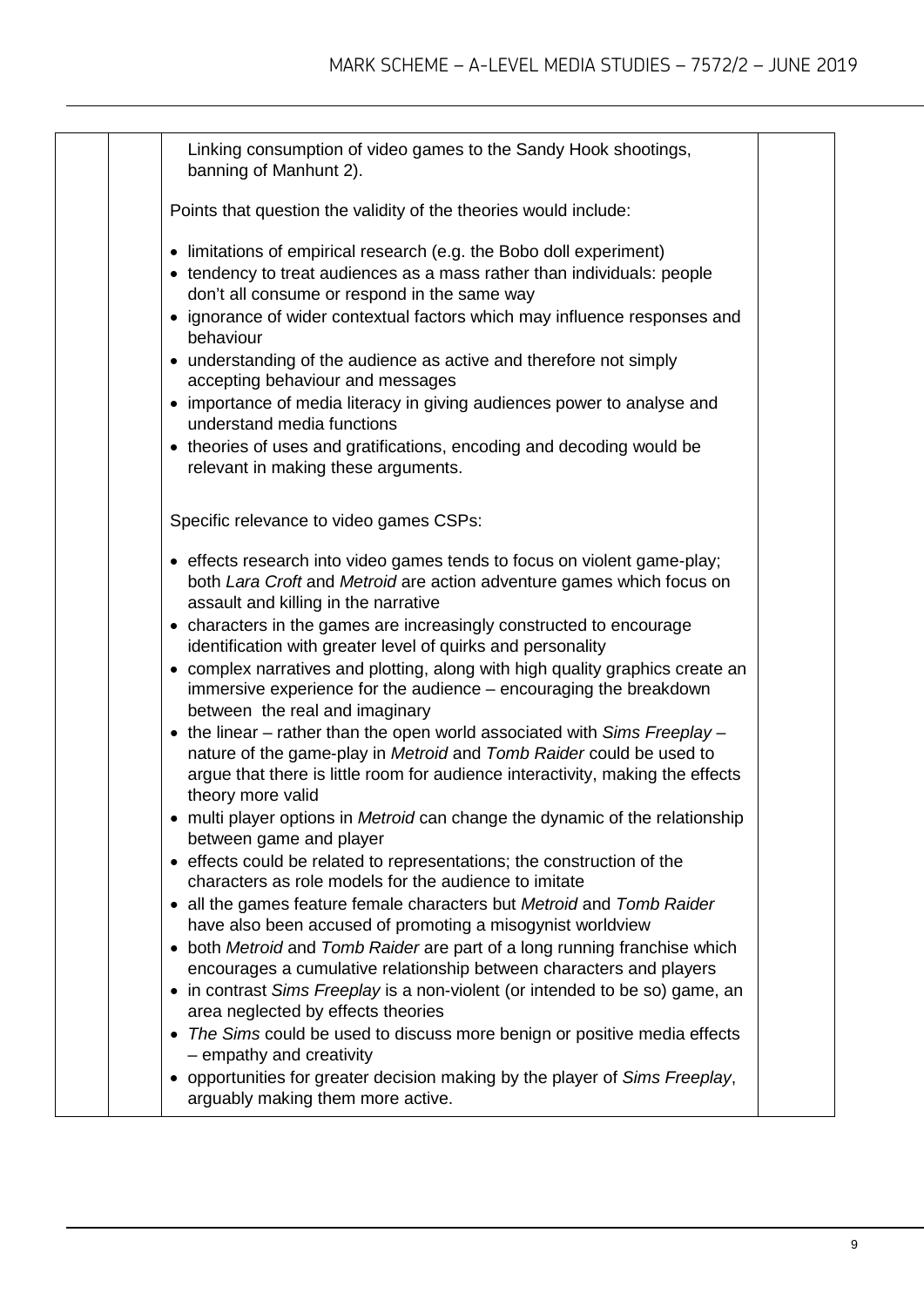| Qu | Part |                |              | <b>Marking guidance</b>                                                                                                                                                                                                                                                                                                                                                                                                                                                                                                                                                                                                                               | <b>Total</b><br>marks |
|----|------|----------------|--------------|-------------------------------------------------------------------------------------------------------------------------------------------------------------------------------------------------------------------------------------------------------------------------------------------------------------------------------------------------------------------------------------------------------------------------------------------------------------------------------------------------------------------------------------------------------------------------------------------------------------------------------------------------------|-----------------------|
| 03 |      |                |              | AO2 1 and AO2 3<br>Apply knowledge and understanding of the theoretical framework of<br>media to analyse media products, including in relation to their<br>contexts (15 marks)                                                                                                                                                                                                                                                                                                                                                                                                                                                                        | 25                    |
|    |      |                |              | Apply knowledge and understanding of the theoretical framework of<br>media to make judgements and draw conclusions (10 marks)                                                                                                                                                                                                                                                                                                                                                                                                                                                                                                                         |                       |
|    |      | Level          | <b>Marks</b> | <b>Descriptor</b>                                                                                                                                                                                                                                                                                                                                                                                                                                                                                                                                                                                                                                     |                       |
|    |      | 5              | $21 - 25$    | • Excellent analysis of the products that is detailed<br>and critically engages with the nuanced aspects<br>of the relationship between social and cultural<br>contexts and media products.<br>• Excellent and judicious application of knowledge<br>and understanding of the theoretical framework<br>to analyse the magazines.<br>• Excellent, astute judgements and conclusions<br>that are consistently well supported by relevant<br>and detailed analysis of specific aspects of the<br>products and precise links to the specified<br>contexts.<br>• Consistently appropriate and effective use of<br>subject specific terminology throughout. |                       |
|    |      | $\overline{4}$ | 16-20        | • Good analysis of the products that is clear and<br>sometimes engages with the nuanced aspects of<br>the relationship between social and cultural<br>contexts and media products.<br>• Good, accurate application of knowledge and<br>understanding of the theoretical framework to<br>analyse the magazines.<br>• Good judgements and conclusions that are often<br>supported by appropriate analysis of relevant<br>aspects of the products and clear links to the<br>specified contexts.<br>• Mostly appropriate and effective use of subject<br>specific terminology.                                                                            |                       |
|    |      | 3              | $11 - 15$    | • Satisfactory analysis of the products that is<br>generally sound and engages with the<br>straightforward aspects of the influence of the<br>relationship between social and cultural contexts<br>and media products.<br>• Some satisfactory application of knowledge and<br>understanding of the theoretical framework to<br>analyse the magazines.<br>• Satisfactory judgements and conclusions that are<br>reasonable and supported by some analysis of<br>relevant aspects of the products and with some                                                                                                                                         |                       |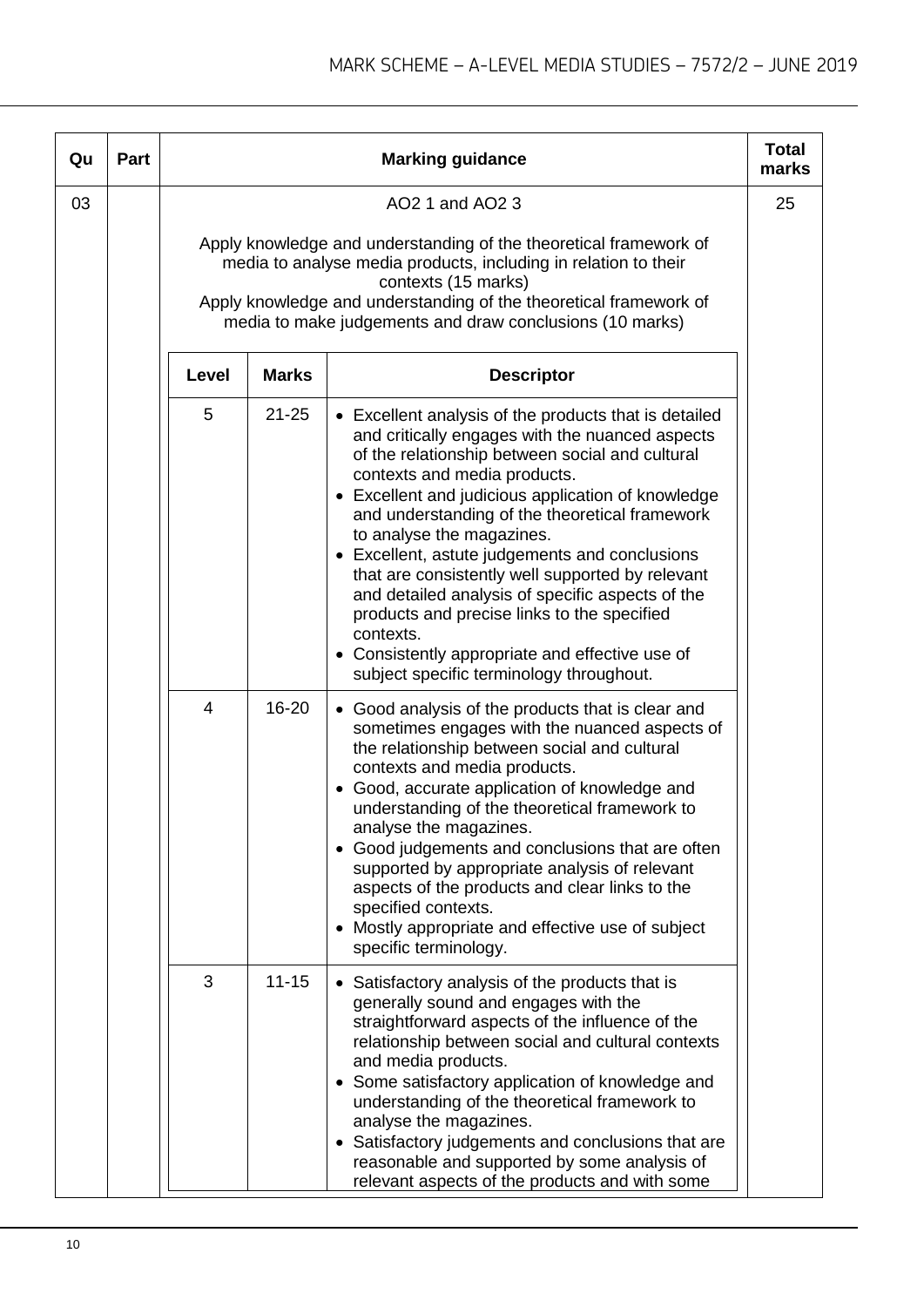|                           |                                 | links to the specified contexts.<br>• Occasional appropriate use of subject specific                                                                                                                                                                                                                                                                                                                                                                                                                                                                                                                                                     |
|---------------------------|---------------------------------|------------------------------------------------------------------------------------------------------------------------------------------------------------------------------------------------------------------------------------------------------------------------------------------------------------------------------------------------------------------------------------------------------------------------------------------------------------------------------------------------------------------------------------------------------------------------------------------------------------------------------------------|
|                           |                                 | terminology.                                                                                                                                                                                                                                                                                                                                                                                                                                                                                                                                                                                                                             |
| $\overline{2}$            | $6 - 10$                        | • Basic analysis of the products that is<br>undeveloped and tends towards description of<br>the influence of the relationship between social<br>and cultural contexts and media products.<br>• Basic application of knowledge and<br>understanding of the theoretical framework to<br>analyse the magazines.<br>• Basic judgements and conclusions that are only<br>partially supported by reference to the products.<br>• Few links to contexts that may not always be<br>relevant or are undeveloped.<br>• Little appropriate use of subject specific<br>terminology.                                                                  |
| 1                         | $1 - 5$                         | • Minimal analysis that contains multiple<br>inaccuracies or irrelevant points and is almost<br>always descriptive.<br>• Minimal application of knowledge and<br>understanding of the theoretical framework to<br>analyse the magazines.<br>• Limited judgements and conclusions that lack<br>reasoning and are unsupported by examples.<br>• Minimal, if any, use of subject specific<br>terminology.                                                                                                                                                                                                                                   |
| 0                         | 0                               | • Nothing worthy of credit.                                                                                                                                                                                                                                                                                                                                                                                                                                                                                                                                                                                                              |
| <b>Indicative content</b> |                                 | This question assesses students' ability to analyse magazine media<br>products in relation to their contexts and the extent to which those contexts<br>are reflected in media products.                                                                                                                                                                                                                                                                                                                                                                                                                                                  |
|                           | Answers are likely to refer to: |                                                                                                                                                                                                                                                                                                                                                                                                                                                                                                                                                                                                                                          |
| $\bullet$<br>٠            | and historical circumstances    | • the way events, issues, individuals and social groups (including social<br>identity) are represented through processes of selection and combination<br>• the way the media through re-presentation construct versions of reality<br>the effect of social and cultural context on representations<br>how media representations convey values, attitudes and beliefs about<br>the world and how these may be systematically reinforced across a wide<br>range of media representations<br>• the way in which representations make claims about realism<br>• the way in which different audience interpretations reflect social, cultural |
| ٠                         | same media in different ways.   | how audiences interpret the media, including how they may interpret the                                                                                                                                                                                                                                                                                                                                                                                                                                                                                                                                                                  |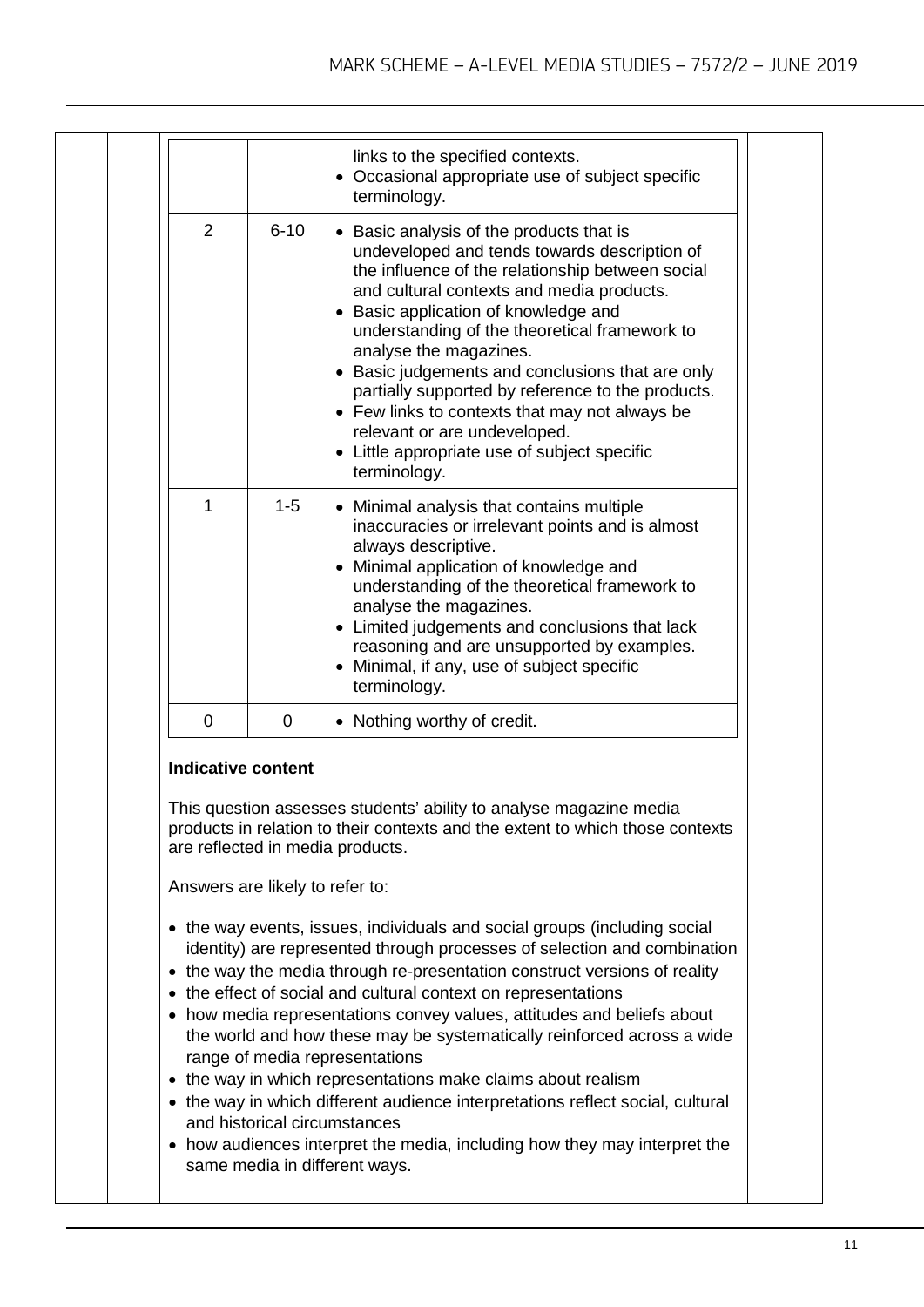|  | This question requires students to engage with a fundamental debate in<br>media studies; whether or not media products reflect or challenge the<br>social and cultural contexts of their production.                                                                                                                                                                                                                                  |  |
|--|---------------------------------------------------------------------------------------------------------------------------------------------------------------------------------------------------------------------------------------------------------------------------------------------------------------------------------------------------------------------------------------------------------------------------------------|--|
|  | There is no requirement to argue that media products challenge the social<br>and cultural contexts of their production (although that would be a valid<br>response); candidates might equally argue they only do to a certain extent<br>or that they conform to the social and cultural contexts of their production.<br>Various conclusions are acceptable, provided they are substantiated<br>through analysis of the set products. |  |
|  | Note: There is no requirement to cover both Products equally or to be<br>comparative. Responses which fail to address both CSPs should not be<br>awarded marks above the middle of Level 4 (18).                                                                                                                                                                                                                                      |  |
|  | Points that support the assertion in the question include:                                                                                                                                                                                                                                                                                                                                                                            |  |
|  | • the media has the power to influence and change the social and cultural<br>contexts in which they are received                                                                                                                                                                                                                                                                                                                      |  |
|  | • all media products are constructions with only a partial link to reality,<br>therefore social and cultural contexts are of limited importance – even<br>irrelevant                                                                                                                                                                                                                                                                  |  |
|  | • media producers, in this case journalists, editors etc. are individuals who<br>transcend social and cultural contexts                                                                                                                                                                                                                                                                                                               |  |
|  | • magazines conform to established genre conventions therefore the form<br>is much more significant than the social and cultural contexts of any<br>individual production                                                                                                                                                                                                                                                             |  |
|  | • the contexts of production are relatively insignificant in creating meanings<br>(reception theory); meanings derive from the interaction between the<br>audience and the product.                                                                                                                                                                                                                                                   |  |
|  | Points that question the assertion in the question include:                                                                                                                                                                                                                                                                                                                                                                           |  |
|  | • the contexts of production are more important and influential than any<br>intent of the 'authors' as it is impossible for the individual to transcend<br>social and cultural contexts                                                                                                                                                                                                                                               |  |
|  | • all media production is conditioned by the dominant ideology, the value<br>system and perceptions of reality                                                                                                                                                                                                                                                                                                                        |  |
|  | • magazines are powerfully influenced by dominant social and cultural<br>attitudes to e.g. ethnicity, class, gender, sexuality                                                                                                                                                                                                                                                                                                        |  |
|  | • even those magazines that challenge these attitudes are still influenced<br>by them                                                                                                                                                                                                                                                                                                                                                 |  |
|  | • magazines can only ever reflect, rather than influence, the social and<br>cultural contexts of production.                                                                                                                                                                                                                                                                                                                          |  |
|  | The following suggests a range of possible responses. Answers are not<br>expected to cover all the points and credit should be given to alternative,<br>valid answers. The points below could be used as evidence to either<br>support or contradict the assertion in the question, depending upon the<br>validity of the arguments made.                                                                                             |  |
|  | Note: There is no requirement to cover both Products equally or to be                                                                                                                                                                                                                                                                                                                                                                 |  |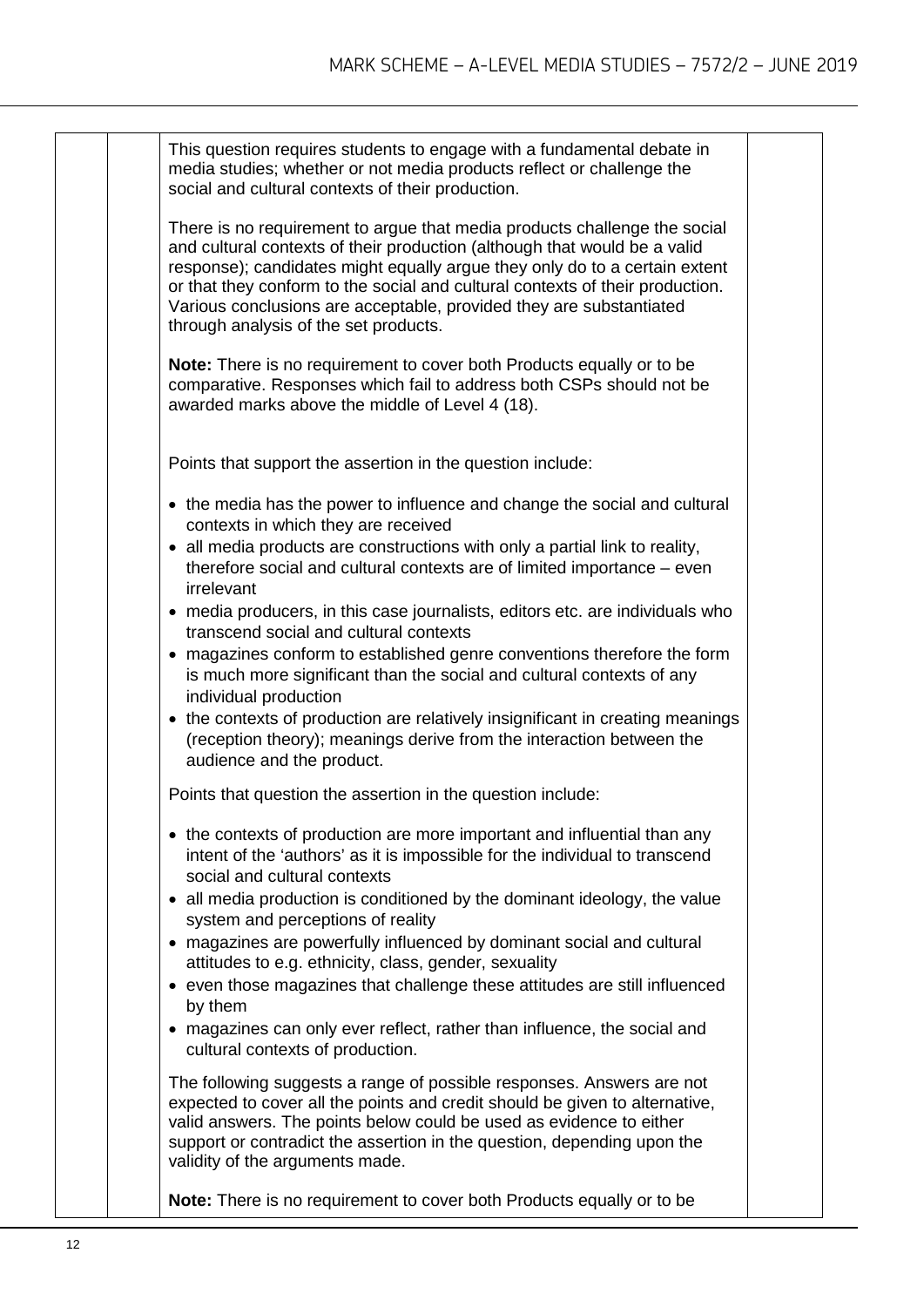| comparative. Responses which fail to address both CSPs should not be<br>awarded marks above the middle of Level 4 (18).<br>The CSPs can be used to demonstrate understanding of the theory through<br>application and discuss its validity:<br>Men's Health:<br>• the specific representation of masculinity based on appearance<br>challenges traditional social and cultural contexts of masculinity<br>• it can be argued that this representation has now become part of the<br>mainstream but Men's Health had a role in this change<br>• the articles on older men, endurance and health challenges social and<br>cultural contexts of age<br>• the focus on beauty, the valuing of appearance over intellect can be seen<br>to reinforce mainstream values<br>• the representation of men as strong and muscular is an established<br>social and cultural norm.<br>Oh Comely:<br>• the specific representation of femininity challenges mainstream women's<br>magazines views of beauty<br>• the political, campaigning aspect of the magazine challenges social and<br>cultural expectations of women as emotional and passive<br>• articles on transitioning challenge the concept of binary gender choices<br>• the construction of femininity can still be read as just another form of<br>beauty - the natural, artisanal construction clearly representing a<br>particular aspect of the culture<br>• the topics covered also include fashion and beauty, reflecting traditional<br>roles of women in society. |  |  |
|-----------------------------------------------------------------------------------------------------------------------------------------------------------------------------------------------------------------------------------------------------------------------------------------------------------------------------------------------------------------------------------------------------------------------------------------------------------------------------------------------------------------------------------------------------------------------------------------------------------------------------------------------------------------------------------------------------------------------------------------------------------------------------------------------------------------------------------------------------------------------------------------------------------------------------------------------------------------------------------------------------------------------------------------------------------------------------------------------------------------------------------------------------------------------------------------------------------------------------------------------------------------------------------------------------------------------------------------------------------------------------------------------------------------------------------------------------------------------------------------------------------------------------|--|--|
|                                                                                                                                                                                                                                                                                                                                                                                                                                                                                                                                                                                                                                                                                                                                                                                                                                                                                                                                                                                                                                                                                                                                                                                                                                                                                                                                                                                                                                                                                                                             |  |  |
|                                                                                                                                                                                                                                                                                                                                                                                                                                                                                                                                                                                                                                                                                                                                                                                                                                                                                                                                                                                                                                                                                                                                                                                                                                                                                                                                                                                                                                                                                                                             |  |  |
|                                                                                                                                                                                                                                                                                                                                                                                                                                                                                                                                                                                                                                                                                                                                                                                                                                                                                                                                                                                                                                                                                                                                                                                                                                                                                                                                                                                                                                                                                                                             |  |  |
|                                                                                                                                                                                                                                                                                                                                                                                                                                                                                                                                                                                                                                                                                                                                                                                                                                                                                                                                                                                                                                                                                                                                                                                                                                                                                                                                                                                                                                                                                                                             |  |  |
|                                                                                                                                                                                                                                                                                                                                                                                                                                                                                                                                                                                                                                                                                                                                                                                                                                                                                                                                                                                                                                                                                                                                                                                                                                                                                                                                                                                                                                                                                                                             |  |  |
|                                                                                                                                                                                                                                                                                                                                                                                                                                                                                                                                                                                                                                                                                                                                                                                                                                                                                                                                                                                                                                                                                                                                                                                                                                                                                                                                                                                                                                                                                                                             |  |  |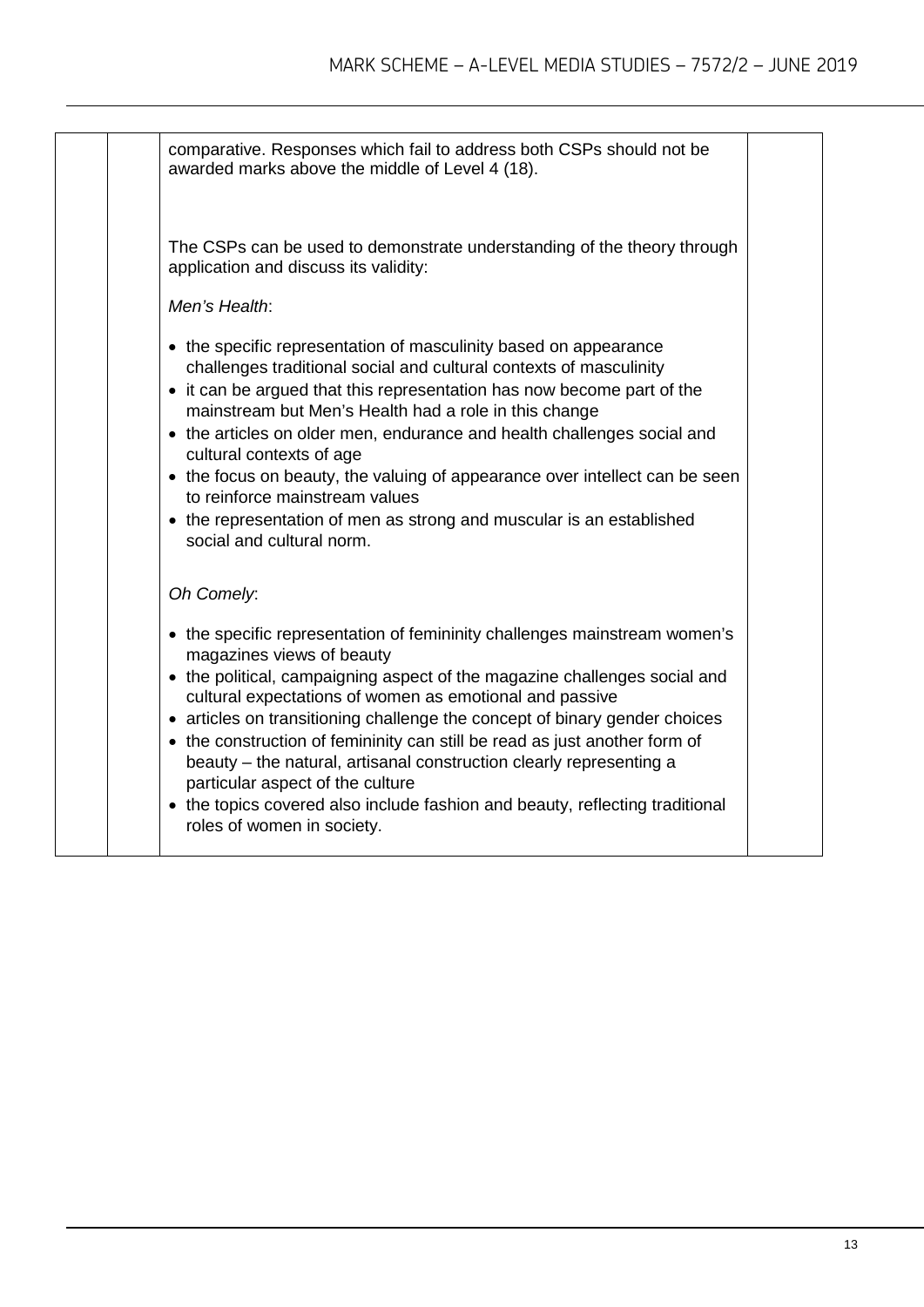| Qu | <b>Part</b> |                |              | <b>Marking guidance</b>                                                                                                                                                                                                                                                                                                                                                                                                                                                                        | <b>Total</b><br>marks |
|----|-------------|----------------|--------------|------------------------------------------------------------------------------------------------------------------------------------------------------------------------------------------------------------------------------------------------------------------------------------------------------------------------------------------------------------------------------------------------------------------------------------------------------------------------------------------------|-----------------------|
| 04 |             |                |              | AO1 1a, AO1 1b and AO2 3<br>Demonstrate knowledge of the theoretical framework of media<br>(5 marks)<br>Demonstrate understanding of the theoretical framework of media<br>$(10 \text{ marks})$<br>Apply knowledge and understanding of the theoretical framework of<br>media to make judgements and draw conclusions (10 marks)                                                                                                                                                               | 25                    |
|    |             | Level          | <b>Marks</b> | <b>Descriptor</b>                                                                                                                                                                                                                                                                                                                                                                                                                                                                              |                       |
|    |             | 5              | $21 - 25$    | • Excellent and accurate knowledge of how<br>industries target audiences<br>• Excellent and accurate understanding of the<br>theoretical framework that is demonstrated by<br>consistently appropriate explanation of attempts<br>to target different audiences<br>• Excellent, astute judgements and conclusions<br>that are consistently well supported by relevant<br>examples from the set products.<br>• Consistent highly appropriate use of subject<br>specific terminology throughout. |                       |
|    |             | $\overline{4}$ | 16-20        | • Good, accurate knowledge of how industries<br>target audiences<br>• Good understanding of the theoretical framework<br>that is demonstrated by frequent appropriate<br>explanation of attempts to target different<br>audiences<br>• Good judgements and conclusions that are often<br>supported by relevant examples.<br>• Frequent appropriate use of subject specific<br>terminology throughout.                                                                                          |                       |
|    |             | 3              | $11 - 15$    | • Satisfactory, generally accurate knowledge of<br>how industries target audiences<br>• Satisfactory understanding of the theoretical<br>framework that is demonstrated by generally<br>appropriate explanation of attempts to target<br>different audiences<br>• Satisfactory judgements and conclusions that are<br>sometimes supported by examples.<br>• Generally appropriate use of subject specific<br>terminology throughout.                                                           |                       |
|    |             | $\overline{2}$ | $6 - 10$     | • Basic knowledge of how industries target<br>audiences.<br>• Basic understanding of the theoretical framework<br>that is demonstrated by occasional appropriate<br>explanation of attempts to target different<br>audiences                                                                                                                                                                                                                                                                   |                       |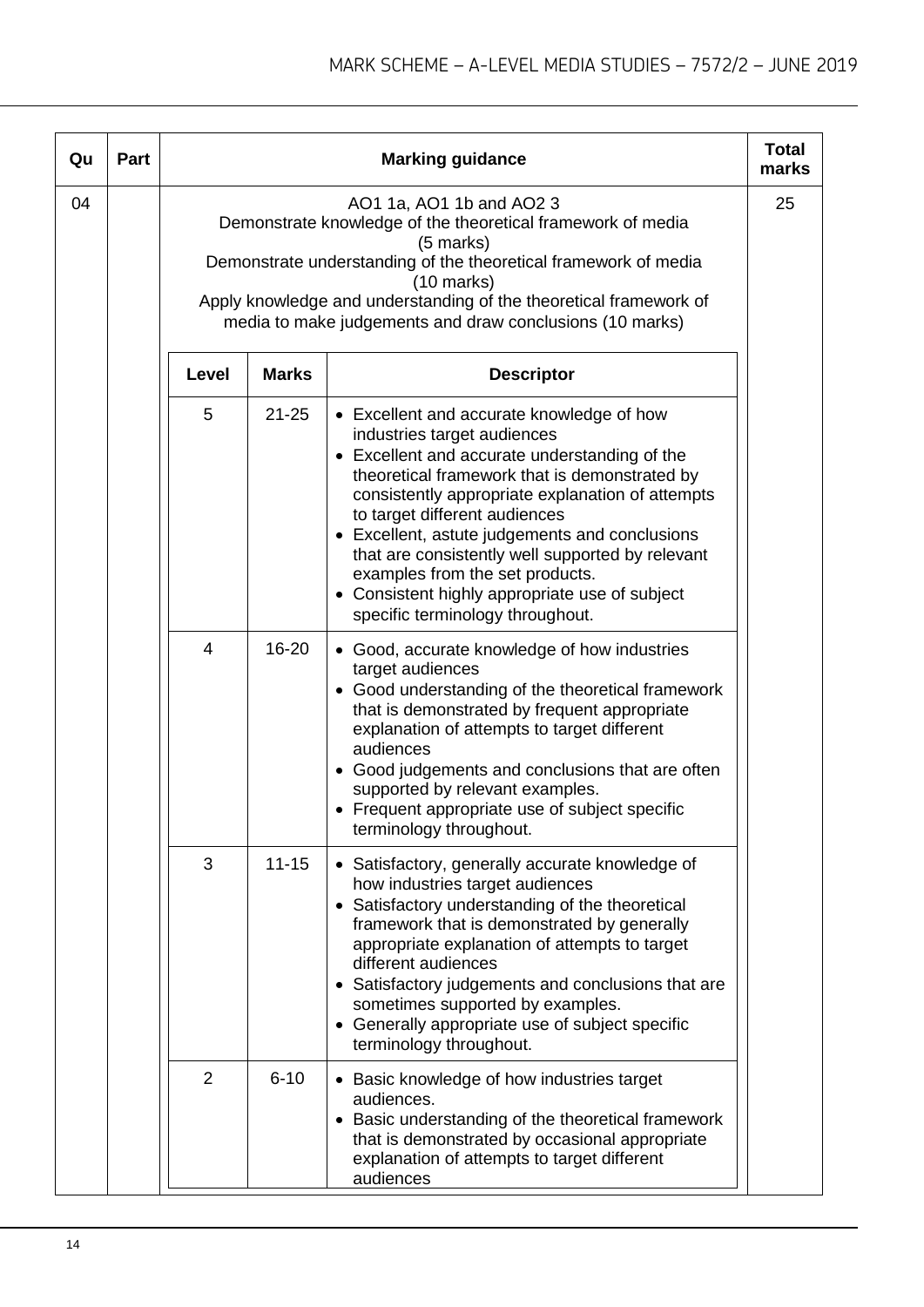|                  |         | • Basic judgements and conclusions that are<br>generally unsupported by examples.<br>• Occasional appropriate use of subject specific<br>terminology throughout.                                                                                                                                                                                                                                                                                                                                                                                                                                                                                                                                                                                                                                                                                                                                                                                                                                                                                                                                                                                                                                                                                                                                                                                 |
|------------------|---------|--------------------------------------------------------------------------------------------------------------------------------------------------------------------------------------------------------------------------------------------------------------------------------------------------------------------------------------------------------------------------------------------------------------------------------------------------------------------------------------------------------------------------------------------------------------------------------------------------------------------------------------------------------------------------------------------------------------------------------------------------------------------------------------------------------------------------------------------------------------------------------------------------------------------------------------------------------------------------------------------------------------------------------------------------------------------------------------------------------------------------------------------------------------------------------------------------------------------------------------------------------------------------------------------------------------------------------------------------|
| 1                | $1 - 5$ | • Minimal knowledge of attempts to target different<br>audiences<br>Minimal understanding of the theoretical<br>$\bullet$<br>framework that is demonstrated by some basic<br>explanation of how industries target audiences.<br>• Limited judgements and conclusions that lack<br>reasoning and are unsupported by examples.<br>• Minimal use of subject specific terminology<br>throughout.                                                                                                                                                                                                                                                                                                                                                                                                                                                                                                                                                                                                                                                                                                                                                                                                                                                                                                                                                     |
| 0                | 0       | • Nothing worthy of credit.                                                                                                                                                                                                                                                                                                                                                                                                                                                                                                                                                                                                                                                                                                                                                                                                                                                                                                                                                                                                                                                                                                                                                                                                                                                                                                                      |
|                  |         | Responses are required to make judgements and draw conclusions about<br>the extent to which industries attempt to target national and global<br>audiences They should refer to the television CSPs to support their points.<br>Responses in the higher bands will clearly engage with the 'to what extent'<br>element of the argument and will support their points with effective<br>reference to the CSPs. Responses in the middle band will show some<br>engagement with this element of the question and use<br>examples in a straightforward way to support conclusions. Responses in<br>the lower bands may not engage with this element of the question, may not<br>draw conclusions that are substantiated by reference to the CSPs, or may<br>simply describe aspects of digital convergence and/or the set products.<br>As a synoptic question, the knowledge and understanding and judgement<br>of the products should also allow candidates to draw on material from<br>across the framework and media contexts. Responses in the higher bands<br>must draw together elements across the course of study to inform their<br>analysis and judgements (responses do not have to refer to all four areas<br>of the theoretical framework and contexts of the media but should draw<br>from a range of elements from across the course). |
| Media Language:  |         |                                                                                                                                                                                                                                                                                                                                                                                                                                                                                                                                                                                                                                                                                                                                                                                                                                                                                                                                                                                                                                                                                                                                                                                                                                                                                                                                                  |
| language         |         | • how the different modes and language associated with different media<br>forms communicate multiple meanings<br>• the codes and conventions of media forms and products, including the<br>processes through which media language develops as genre<br>• how audiences respond to and interpret the above aspects of media<br>• the way media language incorporates viewpoints and ideologies.                                                                                                                                                                                                                                                                                                                                                                                                                                                                                                                                                                                                                                                                                                                                                                                                                                                                                                                                                   |
| Representations: |         |                                                                                                                                                                                                                                                                                                                                                                                                                                                                                                                                                                                                                                                                                                                                                                                                                                                                                                                                                                                                                                                                                                                                                                                                                                                                                                                                                  |
|                  |         | • the processes which lead media producers to make choices about how                                                                                                                                                                                                                                                                                                                                                                                                                                                                                                                                                                                                                                                                                                                                                                                                                                                                                                                                                                                                                                                                                                                                                                                                                                                                             |
|                  |         |                                                                                                                                                                                                                                                                                                                                                                                                                                                                                                                                                                                                                                                                                                                                                                                                                                                                                                                                                                                                                                                                                                                                                                                                                                                                                                                                                  |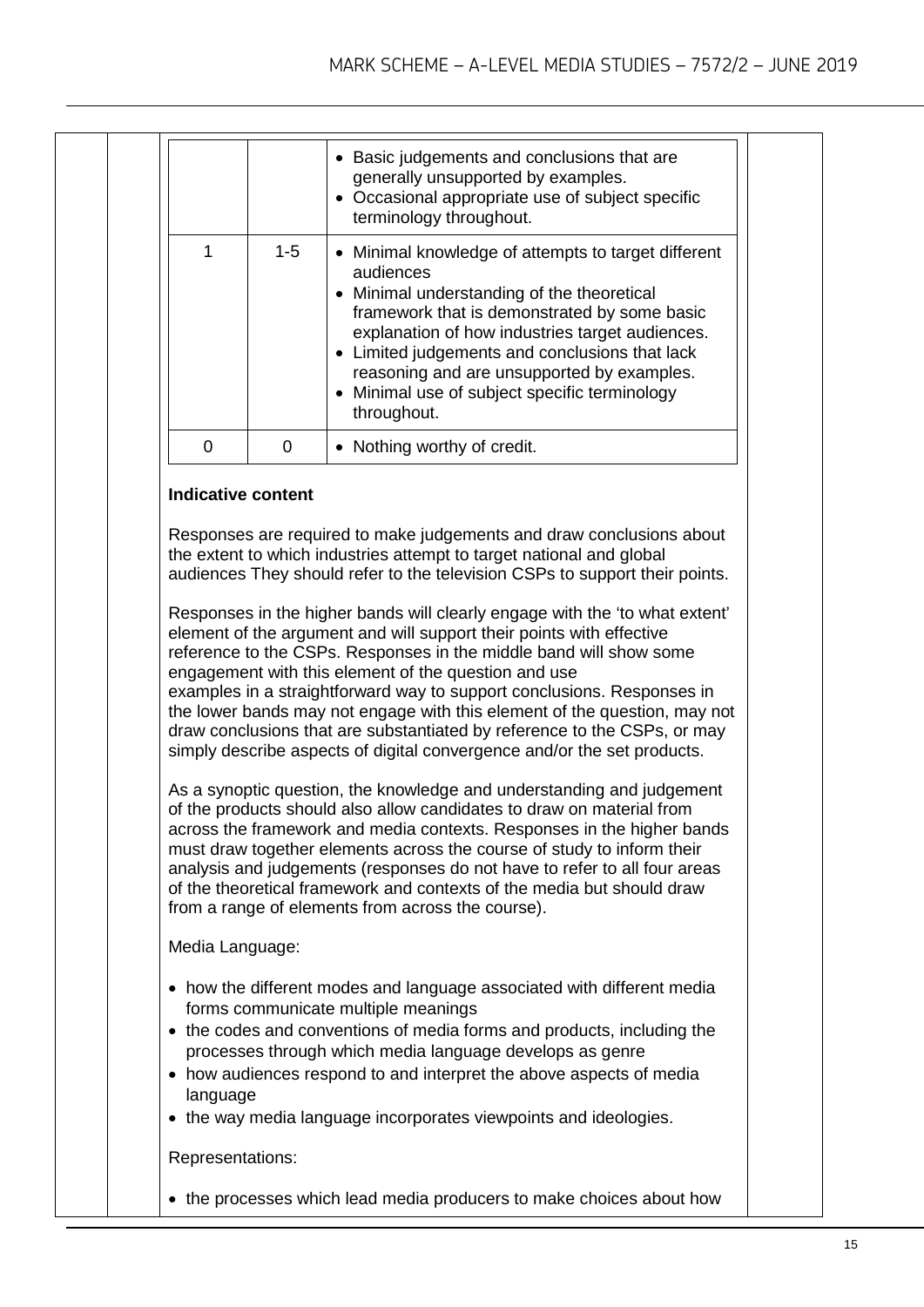| to represent events, issues, individuals and social groups<br>• the effect of social and cultural context on representations<br>• how audiences respond to and interpret media representations<br>• the impact of industry contexts on the choices media producers make<br>about how to represent events, issues, individuals and social groups.                                                                                                                                                                                                                                                                                                                                                                                                                                                     |
|------------------------------------------------------------------------------------------------------------------------------------------------------------------------------------------------------------------------------------------------------------------------------------------------------------------------------------------------------------------------------------------------------------------------------------------------------------------------------------------------------------------------------------------------------------------------------------------------------------------------------------------------------------------------------------------------------------------------------------------------------------------------------------------------------|
| Industries:                                                                                                                                                                                                                                                                                                                                                                                                                                                                                                                                                                                                                                                                                                                                                                                          |
| • how media organisations maintain, including through marketing, varieties<br>of audiences nationally and globally<br>• the relationship of recent technological change and media production,<br>distribution and circulation<br>• processes of production, distribution and circulation by organisations,<br>groups and individuals in a global context.                                                                                                                                                                                                                                                                                                                                                                                                                                            |
| Audiences:                                                                                                                                                                                                                                                                                                                                                                                                                                                                                                                                                                                                                                                                                                                                                                                           |
| • how audiences are grouped and categorised by media industries,<br>including by age, gender and social class, as well as by lifestyle and<br>taste<br>• how media producers target, attract, reach, address and potentially<br>construct audiences<br>• how media industries target audiences through the content and appeal of<br>media products and through the ways in which they are marketed,<br>distributed and circulated<br>• how specialised audiences can be reached, both on a national and<br>global scale, through different media technologies and platforms<br>• how media organisations reflect the different needs of mass and<br>specialised audiences, including through targeting.                                                                                              |
| The CSPs can be used to discuss the targeting of national and global<br>audiences.                                                                                                                                                                                                                                                                                                                                                                                                                                                                                                                                                                                                                                                                                                                   |
| Examples of the way institutions target national and global audiences could<br>include:                                                                                                                                                                                                                                                                                                                                                                                                                                                                                                                                                                                                                                                                                                              |
| • ensuring that the content is relevant and interesting for a range of<br>audiences across national borders (for example by addressing global<br>themes and issues as well as culturally specific topics)<br>• the mix of national and global in subject matter and settings suggests<br>that part of the appeal of the TV series is the difference rather than the<br>similarity to a particular culture<br>• utilising the internet in order to create a 'buzz' about a product that can<br>be accessed globally in an instant<br>• using a variety of platforms that includes: free-to-air television, the<br>internet (including subscription services such as Netflix), web apps,<br>subscription services such as Sky<br>• developing brand recognition through repeating genre, visual style, |
| characterisation - including familiar actors, etc.                                                                                                                                                                                                                                                                                                                                                                                                                                                                                                                                                                                                                                                                                                                                                   |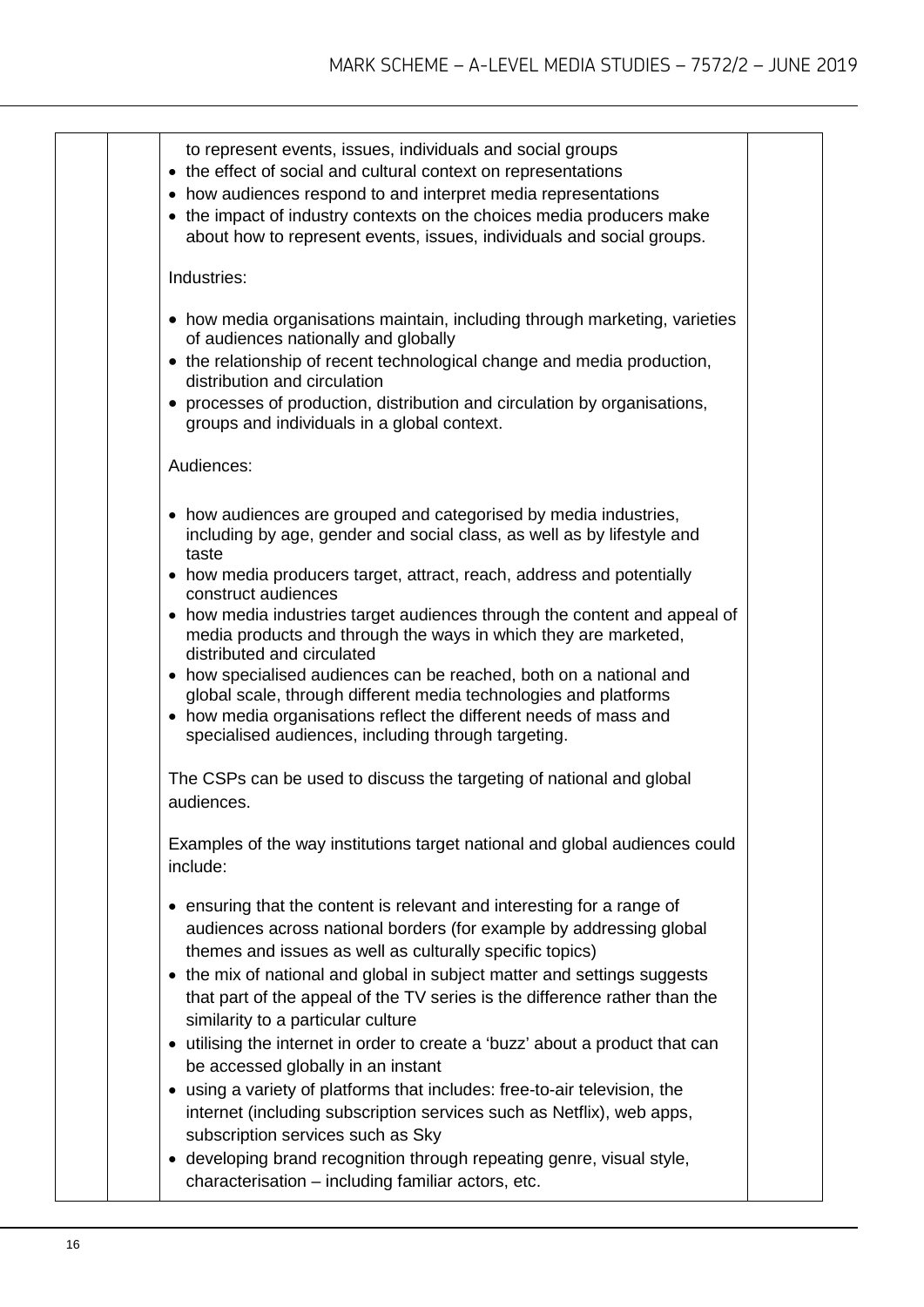| • increased development of international co-productions as an industry<br>strategy to address audiences across borders.                                                                                                                                                                                                                                                                                                                                                                                                                                                                                                                                                                                                                                                                                                                                                                                                                                                                                                                                                                                                                                                                                                                                                                                                             |  |
|-------------------------------------------------------------------------------------------------------------------------------------------------------------------------------------------------------------------------------------------------------------------------------------------------------------------------------------------------------------------------------------------------------------------------------------------------------------------------------------------------------------------------------------------------------------------------------------------------------------------------------------------------------------------------------------------------------------------------------------------------------------------------------------------------------------------------------------------------------------------------------------------------------------------------------------------------------------------------------------------------------------------------------------------------------------------------------------------------------------------------------------------------------------------------------------------------------------------------------------------------------------------------------------------------------------------------------------|--|
| The following suggests a range of possible responses. Answers are not<br>expected to cover all the points and credit should be given to alternative,<br>valid answers.                                                                                                                                                                                                                                                                                                                                                                                                                                                                                                                                                                                                                                                                                                                                                                                                                                                                                                                                                                                                                                                                                                                                                              |  |
| Note: There is no requirement to cover both Products equally or to be<br>comparative. Responses which fail to address both CSPs should not be<br>awarded marks above the middle of Level 4 (18).                                                                                                                                                                                                                                                                                                                                                                                                                                                                                                                                                                                                                                                                                                                                                                                                                                                                                                                                                                                                                                                                                                                                    |  |
| With reference to Capital (UK) and Deutschland 83 (Germany).                                                                                                                                                                                                                                                                                                                                                                                                                                                                                                                                                                                                                                                                                                                                                                                                                                                                                                                                                                                                                                                                                                                                                                                                                                                                        |  |
| Capital (UK):                                                                                                                                                                                                                                                                                                                                                                                                                                                                                                                                                                                                                                                                                                                                                                                                                                                                                                                                                                                                                                                                                                                                                                                                                                                                                                                       |  |
| commissioned and originally broadcast by the BBC which gives the<br>series brand identity internationally – particularly through its<br>subsidiaries BBC America and BBC Worldwide<br>Kudos, the independent producer of the series, specialises in TV<br>$\bullet$<br>series which can be sold or remade for the US market, making it<br>typical of contemporary media institutions which operate globally<br>rather than nationally<br>Freemantle (international production and distribution company), Pivot<br>$\bullet$<br>TV (US) and BBC Worldwide all in deals to distribute the series<br>globally<br>promoted in the UK as a 'state of the nation' event series<br>themes and setting are also constructed to appeal to an international<br>$\bullet$<br>audience: setting includes recognizable London iconography, familiar<br>to an international audience from film and TV. Themes span the<br>domestic and global - family melodrama, romance as well as<br>reference to the economic crash, terrorism and migration<br>the series combines the national style of social realism with the<br>$\bullet$<br>generic conventions of the crime drama and the focus on a crime to<br>be solved<br>multi-cultural, multinational cast of characters address an international<br>audience with diverse cultural experiences. |  |
| Deutschland 83 (Germany):                                                                                                                                                                                                                                                                                                                                                                                                                                                                                                                                                                                                                                                                                                                                                                                                                                                                                                                                                                                                                                                                                                                                                                                                                                                                                                           |  |
| distributed by Freemantle, a British production and distribution<br>company, subsidiary of RTL media, a global company which is<br>designed to target an international audience<br>it is a co-production of AMC Networks, SundanceTV (US) and RTL<br>$\bullet$<br>Television (German and American), positioning it to exploit the<br>national and global market<br>AMC and RTL were able to develop the series in the context of new<br>$\bullet$<br>opportunities for distribution and exhibition - e.g. the Walter Presents<br>platform in the UK, which is a subsidiary of C4, exploiting broadcast<br>and digital opportunities<br>focuses on German - and European - history and politics<br>the cast of relative unknowns - even in the country of production -                                                                                                                                                                                                                                                                                                                                                                                                                                                                                                                                                               |  |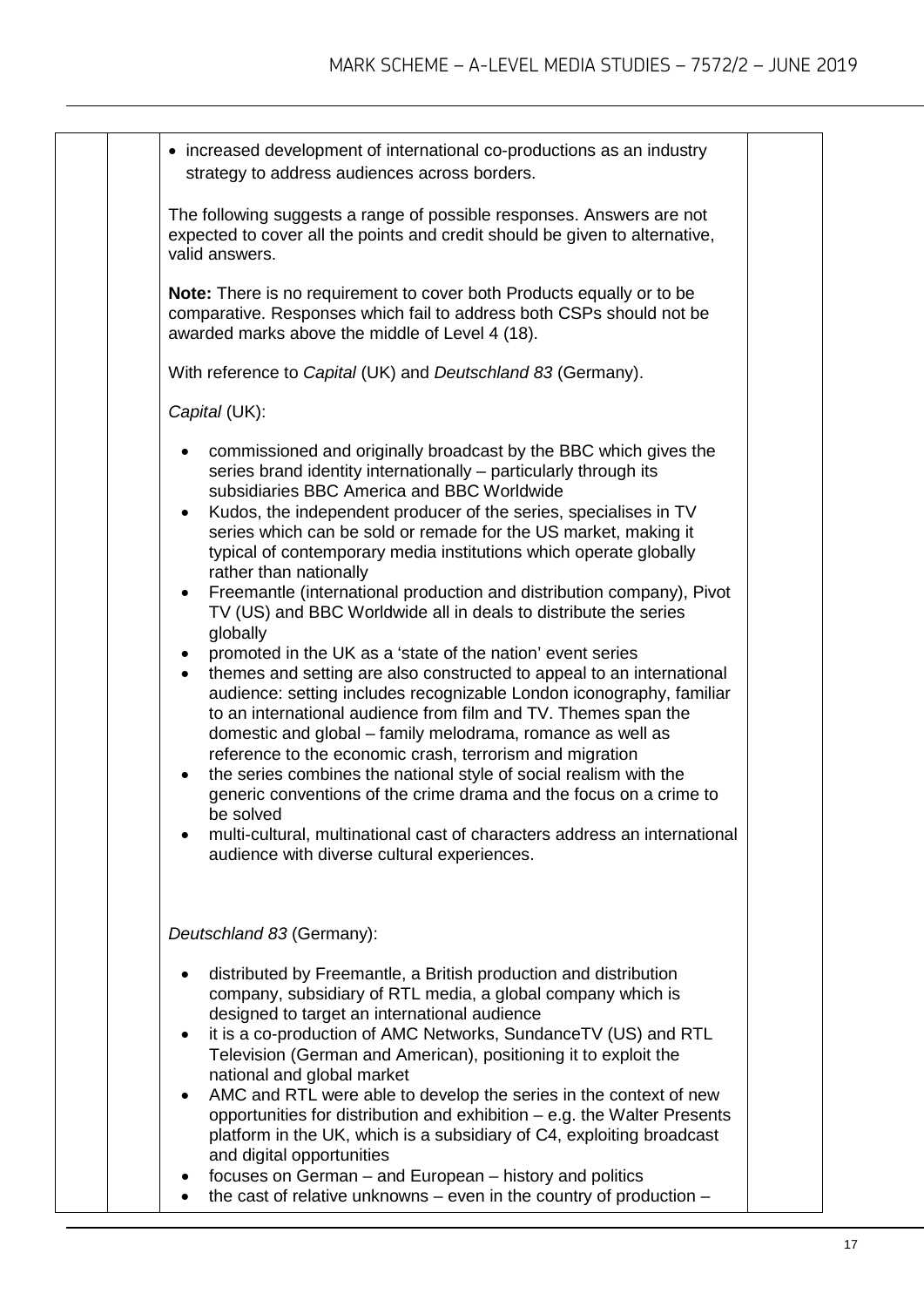| were still used to promote the series through the focus on young,<br>visually appealing male and female leads<br>themes and setting are constructed to appeal to an international<br>$\bullet$<br>audience through the familiar narrative tropes of an 'innocent abroad'<br>and the "Romeo and Juliet" romance. The series is visually stylish<br>using a familiar postmodern style which exploits the current popularity<br>of retro styles in fashion and music<br>exploitation of social media; part of the Sundance TV marketing<br>strategy was the use of historical sliders, live tweeting of the<br>programme by the actress who played the lead character, playlists of<br>1980s music linked to Spotify and through Twitter account.<br>With reference to Witnesses (Les Temoins, France) and The Missing (UK).<br>Witnesses (Les Temoins, France):<br>product of French public service broadcaster - France 2 - associated<br>with quality, serious drama in continental Europe<br>France 2 were able to develop the series in the context of new<br>opportunities for distribution and exhibition - e.g. the Walter Presents<br>platform in the UK which is a subsidiary of C4, exploiting broadcast<br>and digital opportunities. Series distributed in US, Australia, Europe<br>style, content and characters of the series deliberately designed to<br>$\bullet$<br>replicate international success of Nordic Noir in order to target<br>audiences beyond the national<br>The Missing contains a mix of French regional, local identity with more<br>$\bullet$<br>familiar genre conventions and characters<br>the series was marketed using familiar (to national audiences) actors<br>$\bullet$<br>but focused on the familiar iconography of the thriller and horror<br>aspects abroad<br>the postmodern, hyperreal style is fashionable; internationally<br>recognizable and popular.<br>The Missing (UK):<br>subject matter is both nationally specific and deals with global issues<br>BBC Worldwide, as a powerful international institution, is able to<br>$\bullet$<br>target a global audience unrelated to the national audience<br>co-production between BBC and Starz as a means of addressing<br>audiences and extending appeal across nations<br>the second series is promoted in the context of the existing popular<br>brand which includes the popular thriller genre and distinctive<br>storytelling based on time slip elements (product identity)<br>the cast is balanced to be familiar and different to both national and<br>international audiences (familiar British and French TV and film stars)<br>themes and setting are constructed to appeal to an international<br>$\bullet$<br>audience: setting Europe and the Middle East. Themes span the<br>domestic and global – family melodrama, fictionalised reference to<br>recent wars and themes of immigration<br>conscious exploitation of global social media landscape to create both<br>anticipation and ongoing interest (especially Twitter: 1000 tweets a<br>minute). |  |  |
|---------------------------------------------------------------------------------------------------------------------------------------------------------------------------------------------------------------------------------------------------------------------------------------------------------------------------------------------------------------------------------------------------------------------------------------------------------------------------------------------------------------------------------------------------------------------------------------------------------------------------------------------------------------------------------------------------------------------------------------------------------------------------------------------------------------------------------------------------------------------------------------------------------------------------------------------------------------------------------------------------------------------------------------------------------------------------------------------------------------------------------------------------------------------------------------------------------------------------------------------------------------------------------------------------------------------------------------------------------------------------------------------------------------------------------------------------------------------------------------------------------------------------------------------------------------------------------------------------------------------------------------------------------------------------------------------------------------------------------------------------------------------------------------------------------------------------------------------------------------------------------------------------------------------------------------------------------------------------------------------------------------------------------------------------------------------------------------------------------------------------------------------------------------------------------------------------------------------------------------------------------------------------------------------------------------------------------------------------------------------------------------------------------------------------------------------------------------------------------------------------------------------------------------------------------------------------------------------------------------------------------------------------------------------------------------------------------------------------------------------------------------------------------------------------------------------------------------------------------------------------------------------------------------------------------------------------------------------------------------------------------------------------------------------------------------------------|--|--|
|                                                                                                                                                                                                                                                                                                                                                                                                                                                                                                                                                                                                                                                                                                                                                                                                                                                                                                                                                                                                                                                                                                                                                                                                                                                                                                                                                                                                                                                                                                                                                                                                                                                                                                                                                                                                                                                                                                                                                                                                                                                                                                                                                                                                                                                                                                                                                                                                                                                                                                                                                                                                                                                                                                                                                                                                                                                                                                                                                                                                                                                                           |  |  |
|                                                                                                                                                                                                                                                                                                                                                                                                                                                                                                                                                                                                                                                                                                                                                                                                                                                                                                                                                                                                                                                                                                                                                                                                                                                                                                                                                                                                                                                                                                                                                                                                                                                                                                                                                                                                                                                                                                                                                                                                                                                                                                                                                                                                                                                                                                                                                                                                                                                                                                                                                                                                                                                                                                                                                                                                                                                                                                                                                                                                                                                                           |  |  |
|                                                                                                                                                                                                                                                                                                                                                                                                                                                                                                                                                                                                                                                                                                                                                                                                                                                                                                                                                                                                                                                                                                                                                                                                                                                                                                                                                                                                                                                                                                                                                                                                                                                                                                                                                                                                                                                                                                                                                                                                                                                                                                                                                                                                                                                                                                                                                                                                                                                                                                                                                                                                                                                                                                                                                                                                                                                                                                                                                                                                                                                                           |  |  |
|                                                                                                                                                                                                                                                                                                                                                                                                                                                                                                                                                                                                                                                                                                                                                                                                                                                                                                                                                                                                                                                                                                                                                                                                                                                                                                                                                                                                                                                                                                                                                                                                                                                                                                                                                                                                                                                                                                                                                                                                                                                                                                                                                                                                                                                                                                                                                                                                                                                                                                                                                                                                                                                                                                                                                                                                                                                                                                                                                                                                                                                                           |  |  |
|                                                                                                                                                                                                                                                                                                                                                                                                                                                                                                                                                                                                                                                                                                                                                                                                                                                                                                                                                                                                                                                                                                                                                                                                                                                                                                                                                                                                                                                                                                                                                                                                                                                                                                                                                                                                                                                                                                                                                                                                                                                                                                                                                                                                                                                                                                                                                                                                                                                                                                                                                                                                                                                                                                                                                                                                                                                                                                                                                                                                                                                                           |  |  |
|                                                                                                                                                                                                                                                                                                                                                                                                                                                                                                                                                                                                                                                                                                                                                                                                                                                                                                                                                                                                                                                                                                                                                                                                                                                                                                                                                                                                                                                                                                                                                                                                                                                                                                                                                                                                                                                                                                                                                                                                                                                                                                                                                                                                                                                                                                                                                                                                                                                                                                                                                                                                                                                                                                                                                                                                                                                                                                                                                                                                                                                                           |  |  |